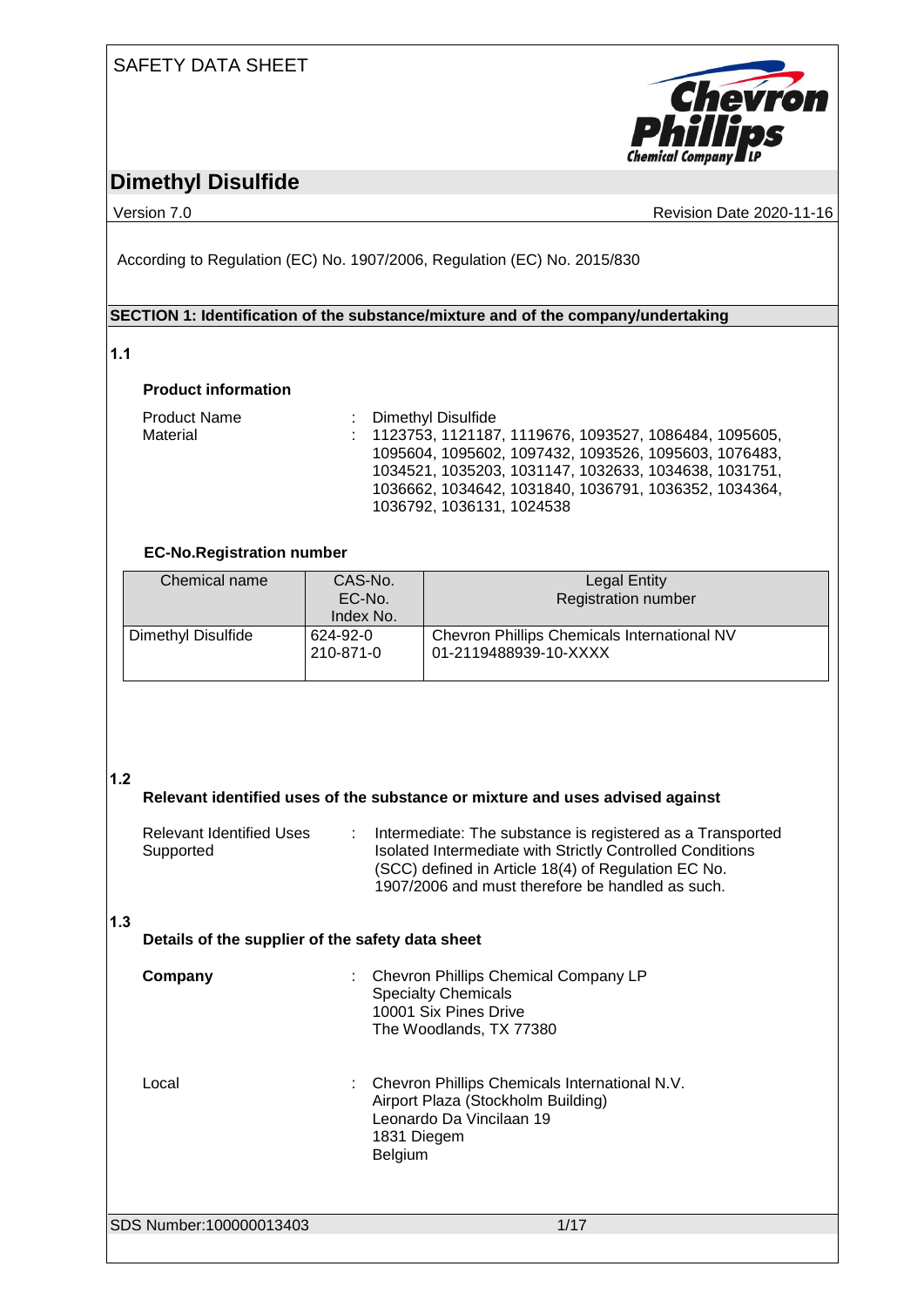|                                                                                                                                                                                                                                                                                                                                                                                                                                                                                                                                             | SAFETY DATA SHEET                                                                                                                                                                                                                                                                                                                                     |
|---------------------------------------------------------------------------------------------------------------------------------------------------------------------------------------------------------------------------------------------------------------------------------------------------------------------------------------------------------------------------------------------------------------------------------------------------------------------------------------------------------------------------------------------|-------------------------------------------------------------------------------------------------------------------------------------------------------------------------------------------------------------------------------------------------------------------------------------------------------------------------------------------------------|
| <b>Dimethyl Disulfide</b>                                                                                                                                                                                                                                                                                                                                                                                                                                                                                                                   |                                                                                                                                                                                                                                                                                                                                                       |
| Version 7.0                                                                                                                                                                                                                                                                                                                                                                                                                                                                                                                                 | Revision Date 2020-11-16                                                                                                                                                                                                                                                                                                                              |
|                                                                                                                                                                                                                                                                                                                                                                                                                                                                                                                                             | SDS Requests: (800) 852-5530<br>Technical Information: (832) 813-4862<br>Responsible Party: Product Safety Group<br>Email:sds@cpchem.com                                                                                                                                                                                                              |
| 1.4<br><b>Emergency telephone:</b>                                                                                                                                                                                                                                                                                                                                                                                                                                                                                                          |                                                                                                                                                                                                                                                                                                                                                       |
| Health:<br>866.442.9628 (North America)<br>1.832.813.4984 (International)<br>Transport:<br>CHEMTREC 800.424.9300 or 703.527.3887(int'l)<br>Asia: CHEMWATCH (+612 9186 1132) China: 0532 8388 9090<br>Mexico CHEMTREC 01-800-681-9531 (24 hours)<br>Argentina: +(54)-1159839431                                                                                                                                                                                                                                                              | EUROPE: BIG +32.14.584545 (phone) or +32.14583516 (telefax)<br>South America SOS-Cotec Inside Brazil: 0800.111.767 Outside Brazil: +55.19.3467.1600                                                                                                                                                                                                   |
| Responsible Department<br>E-mail address<br>Website                                                                                                                                                                                                                                                                                                                                                                                                                                                                                         | : Product Safety and Toxicology Group<br>: SDS@CPChem.com<br>: www.CPChem.com                                                                                                                                                                                                                                                                         |
| <b>SECTION 2: Hazards identification</b>                                                                                                                                                                                                                                                                                                                                                                                                                                                                                                    |                                                                                                                                                                                                                                                                                                                                                       |
| 2.1<br><b>Classification of the substance or mixture</b><br><b>REGULATION (EC) No 1272/2008</b><br>Flammable liquids, Category 2<br>Acute toxicity, Category 3<br>Acute toxicity, Category 3<br>Eye irritation, Category 2<br>Skin sensitization, Category 1<br>Specific target organ toxicity - single<br>exposure, Category 1, Respiratory Tract<br>Specific target organ toxicity - single<br>exposure, Category 3, Central nervous<br>system<br>Short-term (acute) aquatic hazard,<br>Category 1<br>Long-term (chronic) aquatic hazard, | H225:<br>Highly flammable liquid and vapor.<br>H301:<br>Toxic if swallowed.<br>H331:<br>Toxic if inhaled.<br>H319:<br>Causes serious eye irritation.<br>H317:<br>May cause an allergic skin reaction.<br>H370:<br>Causes damage to organs if inhaled.<br>H336:<br>May cause drowsiness or dizziness.<br>H400:<br>Very toxic to aquatic life.<br>H410: |
| Category 1                                                                                                                                                                                                                                                                                                                                                                                                                                                                                                                                  | Very toxic to aquatic life with long lasting effects.                                                                                                                                                                                                                                                                                                 |
| 2.2<br>Labeling (REGULATION (EC) No 1272/2008)                                                                                                                                                                                                                                                                                                                                                                                                                                                                                              |                                                                                                                                                                                                                                                                                                                                                       |
| Hazard pictograms<br>Signal Word                                                                                                                                                                                                                                                                                                                                                                                                                                                                                                            |                                                                                                                                                                                                                                                                                                                                                       |
|                                                                                                                                                                                                                                                                                                                                                                                                                                                                                                                                             | Danger                                                                                                                                                                                                                                                                                                                                                |
| SDS Number:100000013403                                                                                                                                                                                                                                                                                                                                                                                                                                                                                                                     | 2/17                                                                                                                                                                                                                                                                                                                                                  |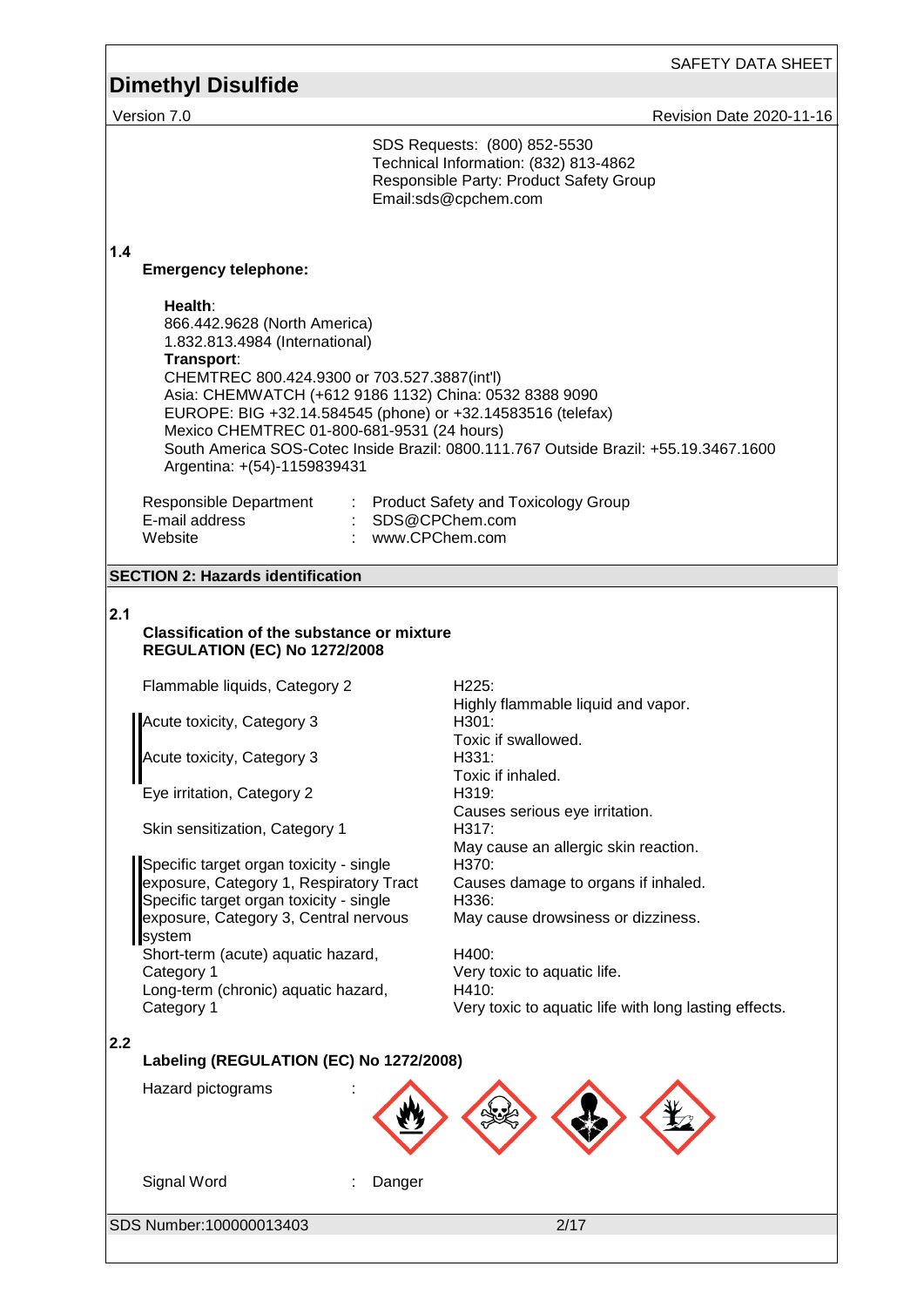|                                                                                                                         |                                                                         | SAFETY DATA SHEET                                                                                                                                                                                                                                                                                                 |  |  |
|-------------------------------------------------------------------------------------------------------------------------|-------------------------------------------------------------------------|-------------------------------------------------------------------------------------------------------------------------------------------------------------------------------------------------------------------------------------------------------------------------------------------------------------------|--|--|
| <b>Dimethyl Disulfide</b>                                                                                               |                                                                         |                                                                                                                                                                                                                                                                                                                   |  |  |
| Version 7.0                                                                                                             |                                                                         | Revision Date 2020-11-16                                                                                                                                                                                                                                                                                          |  |  |
| <b>Hazard Statements</b>                                                                                                | H <sub>225</sub><br>H301 + H331<br>H317<br>H319<br>H336<br>H370<br>H410 | Highly flammable liquid and vapor.<br>Toxic if swallowed or if inhaled.<br>May cause an allergic skin reaction.<br>Causes serious eye irritation.<br>May cause drowsiness or dizziness.<br>Causes damage to organs (Respiratory<br>Tract) if inhaled.<br>Very toxic to aquatic life with long lasting<br>effects. |  |  |
| <b>Precautionary Statements</b>                                                                                         | <b>Prevention:</b>                                                      |                                                                                                                                                                                                                                                                                                                   |  |  |
|                                                                                                                         | P210                                                                    | Keep away from heat, hot surfaces, sparks,<br>open flames and other ignition sources. No<br>smoking.                                                                                                                                                                                                              |  |  |
|                                                                                                                         | P260                                                                    | Do not breathe dust/ fume/ gas/ mist/<br>vapors/ spray.                                                                                                                                                                                                                                                           |  |  |
|                                                                                                                         | P273                                                                    | Avoid release to the environment.                                                                                                                                                                                                                                                                                 |  |  |
|                                                                                                                         | P280                                                                    | Wear protective gloves/ protective clothing/<br>eye protection/ face protection/ hearing<br>protection.                                                                                                                                                                                                           |  |  |
|                                                                                                                         | <b>Response:</b>                                                        |                                                                                                                                                                                                                                                                                                                   |  |  |
|                                                                                                                         | P301 + P310 + P330                                                      | IF SWALLOWED: Immediately call a<br>POISON CENTER/ doctor. Rinse mouth.                                                                                                                                                                                                                                           |  |  |
|                                                                                                                         | $P308 + P311$                                                           | IF exposed or concerned: Call a POISON<br>CENTER/doctor.                                                                                                                                                                                                                                                          |  |  |
|                                                                                                                         | P370 + P378                                                             | In case of fire: Use dry sand, dry chemical<br>or alcohol-resistant foam to extinguish.                                                                                                                                                                                                                           |  |  |
|                                                                                                                         | P391                                                                    | Collect spillage.                                                                                                                                                                                                                                                                                                 |  |  |
|                                                                                                                         | Storage:<br>P403 + P233                                                 | Store in a well-ventilated place. Keep                                                                                                                                                                                                                                                                            |  |  |
| container tightly closed.<br>Hazardous ingredients which must be listed on the label:<br>624-92-0<br>Dimethyl Disulfide |                                                                         |                                                                                                                                                                                                                                                                                                                   |  |  |
| <b>SECTION 3: Composition/information on ingredients</b>                                                                |                                                                         |                                                                                                                                                                                                                                                                                                                   |  |  |
|                                                                                                                         |                                                                         |                                                                                                                                                                                                                                                                                                                   |  |  |
| $3.1 - 3.2$                                                                                                             |                                                                         |                                                                                                                                                                                                                                                                                                                   |  |  |
| <b>Substance or Mixture</b><br>Synonyms                                                                                 | DMDS,                                                                   |                                                                                                                                                                                                                                                                                                                   |  |  |
|                                                                                                                         | Disulfide, dimethyl                                                     |                                                                                                                                                                                                                                                                                                                   |  |  |
|                                                                                                                         | Dimethyl disulfide,<br>Dimethyl disulphide,                             |                                                                                                                                                                                                                                                                                                                   |  |  |
|                                                                                                                         | (Methyldithio) methane                                                  |                                                                                                                                                                                                                                                                                                                   |  |  |
|                                                                                                                         | Methyl disulfide<br><b>CPChem Dimethyl Disulfide</b>                    |                                                                                                                                                                                                                                                                                                                   |  |  |
| Molecular formula                                                                                                       | C2H6S2                                                                  |                                                                                                                                                                                                                                                                                                                   |  |  |
| <b>Hazardous ingredients</b>                                                                                            |                                                                         |                                                                                                                                                                                                                                                                                                                   |  |  |
| Chemical name                                                                                                           | CAS-No.<br>EC-No.                                                       | Classification<br>Concentration<br>(REGULATION (EC) No<br>$[wt\%]$                                                                                                                                                                                                                                                |  |  |
| Dimethyl Disulfide                                                                                                      | Index No.<br>624-92-0                                                   | 1272/2008)<br>Flam. Liq. 2; H225<br>99 - 100                                                                                                                                                                                                                                                                      |  |  |
| SDS Number: 100000013403                                                                                                |                                                                         | 3/17                                                                                                                                                                                                                                                                                                              |  |  |
|                                                                                                                         |                                                                         |                                                                                                                                                                                                                                                                                                                   |  |  |

<u> 1980 - Johann Barn, mars ann an t-Amhain Aonaich an t-Aonaich an t-Aonaich ann an t-Aonaich ann an t-Aonaich</u>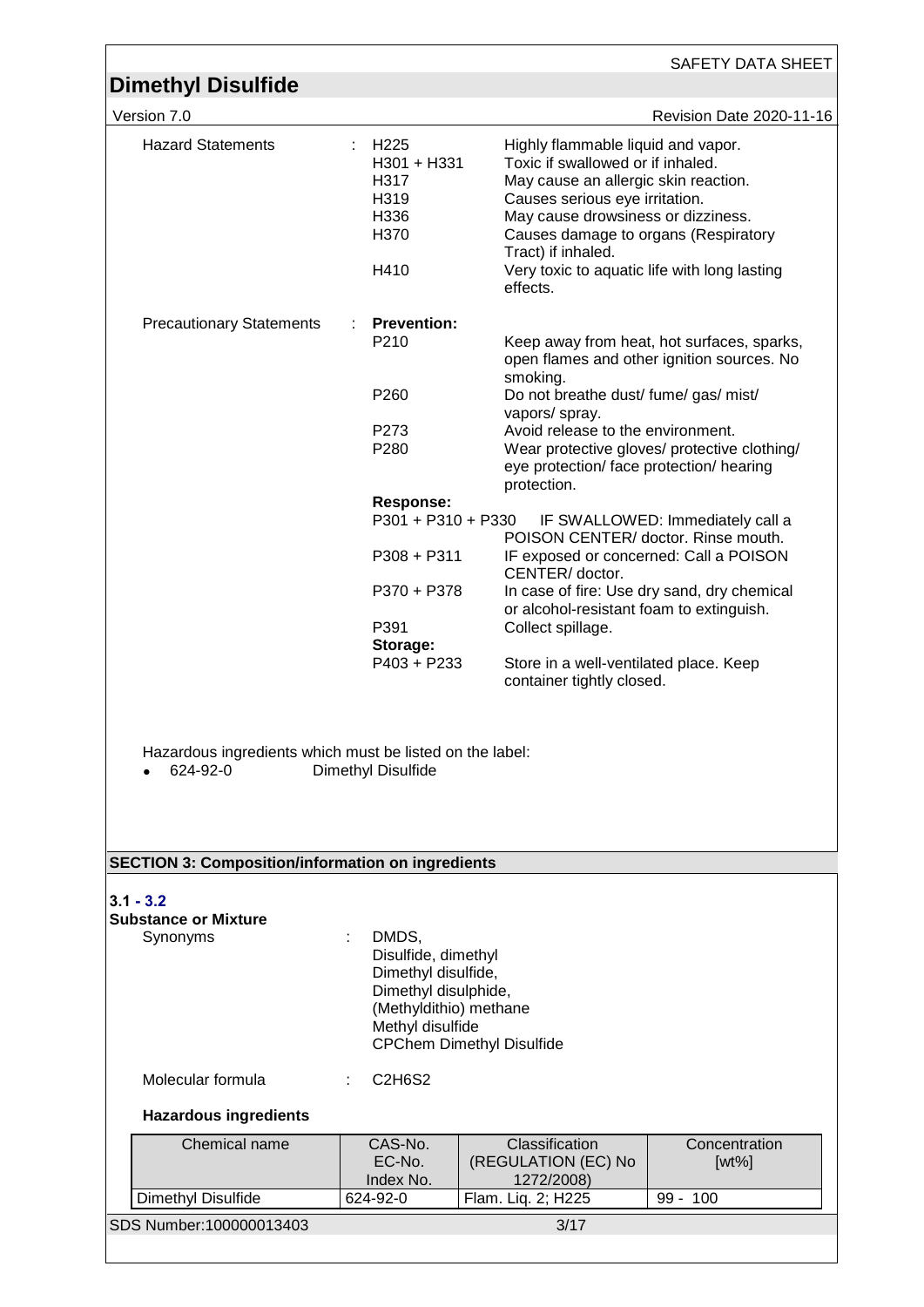|     |                                                                                                     |    |                                                        |                                                                                                                                                                                         | <b>SAFETY DATA SHEET</b> |
|-----|-----------------------------------------------------------------------------------------------------|----|--------------------------------------------------------|-----------------------------------------------------------------------------------------------------------------------------------------------------------------------------------------|--------------------------|
|     | <b>Dimethyl Disulfide</b>                                                                           |    |                                                        |                                                                                                                                                                                         |                          |
|     | Version 7.0                                                                                         |    |                                                        |                                                                                                                                                                                         | Revision Date 2020-11-16 |
|     |                                                                                                     |    | 210-871-0                                              | Acute Tox. 3; H301<br>Acute Tox. 3; H331<br>Eye Irrit. 2; H319<br>Skin Sens. 1; H317<br>STOT SE 1; H370<br><b>STOT SE 3; H336</b><br>Aquatic Acute 1; H400<br>Aquatic Chronic 1; H410   |                          |
|     | For the full text of the H-Statements mentioned in this Section, see Section 16.                    |    |                                                        |                                                                                                                                                                                         |                          |
|     | <b>SECTION 4: First aid measures</b>                                                                |    |                                                        |                                                                                                                                                                                         |                          |
| 4.1 | <b>Description of first-aid measures</b>                                                            |    |                                                        |                                                                                                                                                                                         |                          |
|     | General advice                                                                                      |    | swallowed or vomited.                                  | Move out of dangerous area. Consult a physician. Show this<br>material safety data sheet to the doctor in attendance. Material<br>may produce a serious, potentially fatal pneumonia if |                          |
|     | If inhaled                                                                                          |    |                                                        | Consult a physician after significant exposure. If unconscious,<br>place in recovery position and seek medical advice.                                                                  |                          |
|     | In case of skin contact                                                                             |    |                                                        | If skin irritation persists, call a physician. If on skin, rinse well<br>with water. If on clothes, remove clothes.                                                                     |                          |
|     | In case of eye contact                                                                              |    |                                                        | Immediately flush eye(s) with plenty of water. Remove contact<br>lenses. Protect unharmed eye. Keep eye wide open while<br>rinsing. If eye irritation persists, consult a specialist.   |                          |
|     | If swallowed                                                                                        |    |                                                        | Keep respiratory tract clear. Never give anything by mouth to<br>an unconscious person. If symptoms persist, call a physician.<br>Take victim immediately to hospital.                  |                          |
|     | <b>SECTION 5: Firefighting measures</b>                                                             |    |                                                        |                                                                                                                                                                                         |                          |
|     | Flash point                                                                                         | ÷. | $15^{\circ}$ C (59 $^{\circ}$ F)<br>Method: closed cup |                                                                                                                                                                                         |                          |
|     | Autoignition temperature                                                                            |    | No data available                                      |                                                                                                                                                                                         |                          |
| 5.1 | <b>Extinguishing media</b>                                                                          |    |                                                        |                                                                                                                                                                                         |                          |
|     | Suitable extinguishing<br>media                                                                     |    |                                                        | : Alcohol-resistant foam. Carbon dioxide (CO2). Dry chemical.                                                                                                                           |                          |
|     | Unsuitable extinguishing<br>media                                                                   | t. | High volume water jet.                                 |                                                                                                                                                                                         |                          |
| 5.2 | Special hazards arising from the substance or mixture<br>Specific hazards during fire :<br>fighting |    | courses.                                               | Do not allow run-off from fire fighting to enter drains or water                                                                                                                        |                          |
| 5.3 |                                                                                                     |    |                                                        |                                                                                                                                                                                         |                          |
|     | SDS Number: 100000013403                                                                            |    |                                                        | 4/17                                                                                                                                                                                    |                          |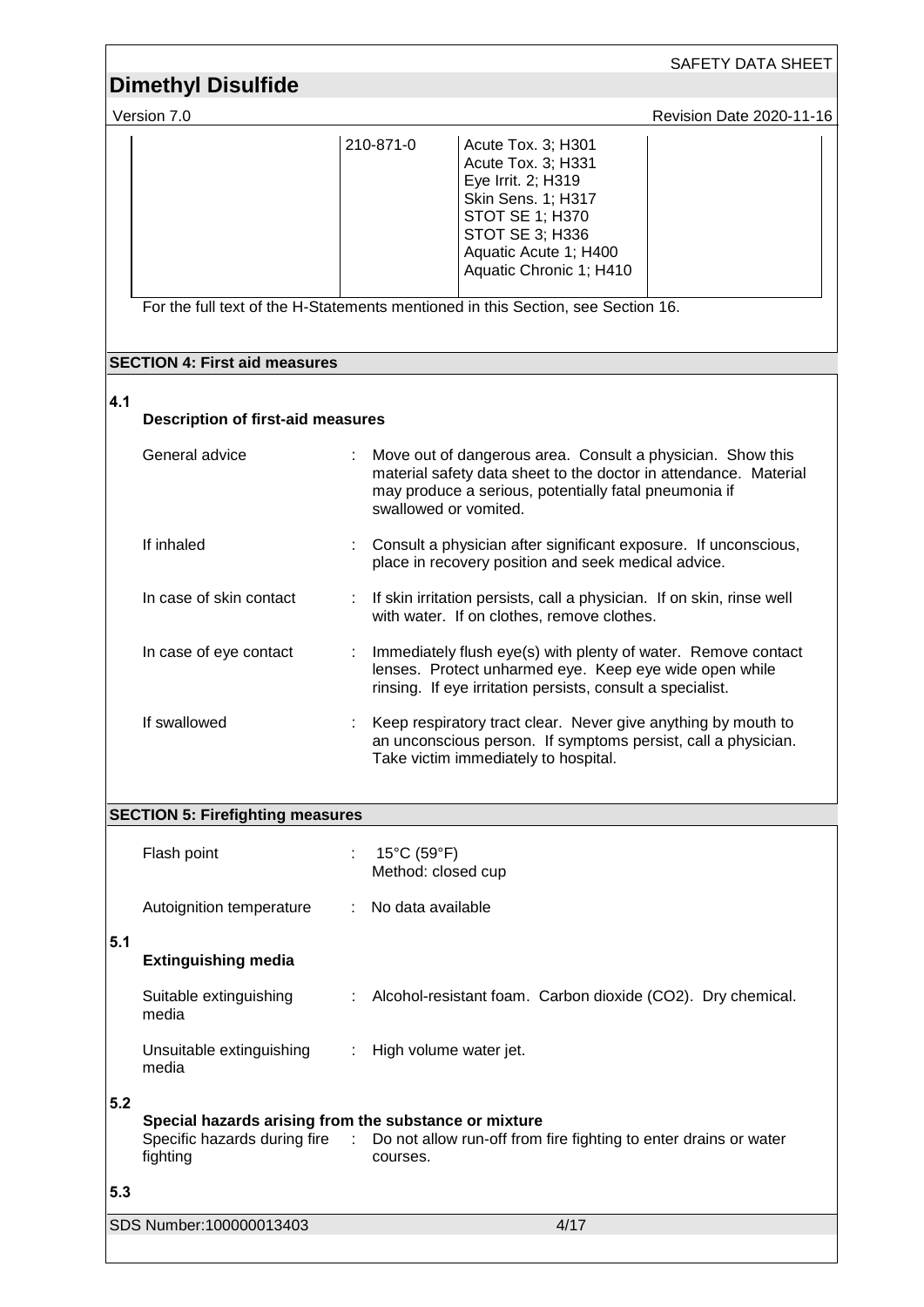|     | <b>Dimethyl Disulfide</b>                                                        |   | SAFETY DATA SHEET                                                                                                                                                                                                                                                                                                                                                                      |
|-----|----------------------------------------------------------------------------------|---|----------------------------------------------------------------------------------------------------------------------------------------------------------------------------------------------------------------------------------------------------------------------------------------------------------------------------------------------------------------------------------------|
|     | Version 7.0                                                                      |   | Revision Date 2020-11-16                                                                                                                                                                                                                                                                                                                                                               |
|     | <b>Advice for firefighters</b>                                                   |   |                                                                                                                                                                                                                                                                                                                                                                                        |
|     | Special protective<br>equipment for fire-fighters                                |   | Wear self-contained breathing apparatus for firefighting if<br>necessary.                                                                                                                                                                                                                                                                                                              |
|     | Further information                                                              |   | Collect contaminated fire extinguishing water separately. This<br>must not be discharged into drains. Fire residues and<br>contaminated fire extinguishing water must be disposed of in<br>accordance with local regulations. For safety reasons in case<br>of fire, cans should be stored separately in closed<br>containments. Use a water spray to cool fully closed<br>containers. |
|     | Fire and explosion<br>protection                                                 |   | Do not spray on a naked flame or any incandescent material.<br>Take necessary action to avoid static electricity discharge<br>(which might cause ignition of organic vapors). Use only<br>explosion-proof equipment. Keep away from open flames, hot<br>surfaces and sources of ignition.                                                                                              |
|     | Hazardous decomposition<br>products                                              | ÷ | Hydrogen Sulfide. Sulfur oxides.                                                                                                                                                                                                                                                                                                                                                       |
|     | <b>SECTION 6: Accidental release measures</b>                                    |   |                                                                                                                                                                                                                                                                                                                                                                                        |
| 6.1 |                                                                                  |   |                                                                                                                                                                                                                                                                                                                                                                                        |
|     |                                                                                  |   | Personal precautions, protective equipment and emergency procedures                                                                                                                                                                                                                                                                                                                    |
|     | Personal precautions                                                             |   | Use personal protective equipment. Ensure adequate<br>ventilation. Remove all sources of ignition. Evacuate<br>personnel to safe areas. Beware of vapors accumulating to<br>form explosive concentrations. Vapors can accumulate in low<br>areas.                                                                                                                                      |
| 6.2 | <b>Environmental precautions</b>                                                 |   |                                                                                                                                                                                                                                                                                                                                                                                        |
|     | <b>Environmental precautions</b>                                                 |   | Prevent product from entering drains. Prevent further leakage<br>or spillage if safe to do so. If the product contaminates rivers<br>and lakes or drains inform respective authorities.                                                                                                                                                                                                |
| 6.3 |                                                                                  |   |                                                                                                                                                                                                                                                                                                                                                                                        |
|     | Methods and materials for containment and cleaning up<br>Methods for cleaning up |   | Contain spillage, and then collect with non-combustible<br>absorbent material, (e.g. sand, earth, diatomaceous earth,<br>vermiculite) and place in container for disposal according to<br>local / national regulations (see section 13).                                                                                                                                               |
| 6.4 | <b>Reference to other sections</b>                                               |   |                                                                                                                                                                                                                                                                                                                                                                                        |
|     | Reference to other sections                                                      |   | For personal protection see section 8. For disposal<br>considerations see section 13.                                                                                                                                                                                                                                                                                                  |
|     | <b>SECTION 7: Handling and storage</b>                                           |   |                                                                                                                                                                                                                                                                                                                                                                                        |
| 7.1 | <b>Precautions for safe handling</b><br><b>Handling</b>                          |   |                                                                                                                                                                                                                                                                                                                                                                                        |
|     | Advice on safe handling                                                          |   | Avoid formation of aerosol. Do not breathe vapors/dust. Avoid<br>exposure - obtain special instructions before use. Avoid<br>contact with skin and eyes. For personal protection see                                                                                                                                                                                                   |
|     | SDS Number:100000013403                                                          |   | 5/17                                                                                                                                                                                                                                                                                                                                                                                   |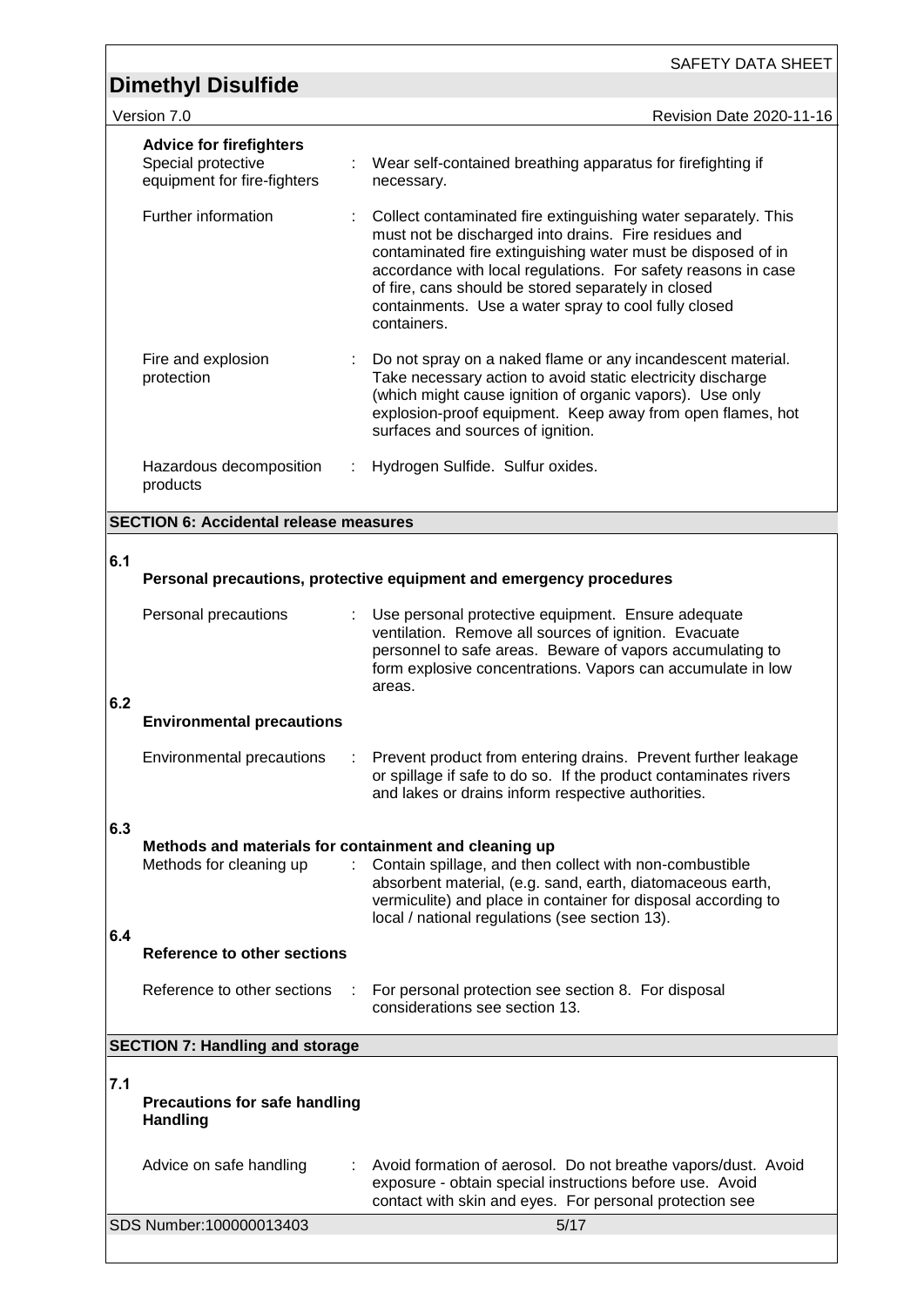| <b>Dimethyl Disulfide</b>                                                                                                                                                                                                                                                                 |                  |                                   |                                                                                                                                                                                                                                                                                                                                                                                                                                                                                                                                                                 |                          |
|-------------------------------------------------------------------------------------------------------------------------------------------------------------------------------------------------------------------------------------------------------------------------------------------|------------------|-----------------------------------|-----------------------------------------------------------------------------------------------------------------------------------------------------------------------------------------------------------------------------------------------------------------------------------------------------------------------------------------------------------------------------------------------------------------------------------------------------------------------------------------------------------------------------------------------------------------|--------------------------|
| Version 7.0                                                                                                                                                                                                                                                                               |                  |                                   |                                                                                                                                                                                                                                                                                                                                                                                                                                                                                                                                                                 | Revision Date 2020-11-16 |
|                                                                                                                                                                                                                                                                                           |                  |                                   | section 8. Smoking, eating and drinking should be prohibited<br>in the application area. Take precautionary measures against<br>static discharges. Provide sufficient air exchange and/or<br>exhaust in work rooms. Open drum carefully as content may<br>be under pressure. Dispose of rinse water in accordance with<br>local and national regulations. Persons susceptible to skin<br>sensitization problems or asthma, allergies, chronic or<br>recurrent respiratory disease should not be employed in any<br>process in which this mixture is being used. |                          |
| Advice on protection<br>against fire and explosion                                                                                                                                                                                                                                        |                  | surfaces and sources of ignition. | Do not spray on a naked flame or any incandescent material.<br>Take necessary action to avoid static electricity discharge<br>(which might cause ignition of organic vapors). Use only<br>explosion-proof equipment. Keep away from open flames, hot                                                                                                                                                                                                                                                                                                            |                          |
| 7.2<br>Conditions for safe storage, including any incompatibilities                                                                                                                                                                                                                       |                  |                                   |                                                                                                                                                                                                                                                                                                                                                                                                                                                                                                                                                                 |                          |
| <b>Storage</b>                                                                                                                                                                                                                                                                            |                  |                                   |                                                                                                                                                                                                                                                                                                                                                                                                                                                                                                                                                                 |                          |
| Requirements for storage<br>areas and containers                                                                                                                                                                                                                                          | ÷                |                                   | No smoking. Keep container tightly closed in a dry and well-<br>ventilated place. Containers which are opened must be<br>carefully resealed and kept upright to prevent leakage.<br>Observe label precautions. Electrical installations / working<br>materials must comply with the technological safety standards.                                                                                                                                                                                                                                             |                          |
| <b>SECTION 8: Exposure controls/personal protection</b>                                                                                                                                                                                                                                   |                  |                                   |                                                                                                                                                                                                                                                                                                                                                                                                                                                                                                                                                                 |                          |
| Ingredients with workplace control parameters                                                                                                                                                                                                                                             |                  |                                   |                                                                                                                                                                                                                                                                                                                                                                                                                                                                                                                                                                 |                          |
|                                                                                                                                                                                                                                                                                           | Grundval         | Värde                             | Kontrollparametrar                                                                                                                                                                                                                                                                                                                                                                                                                                                                                                                                              | Anmärkning               |
|                                                                                                                                                                                                                                                                                           | <b>SE AFS</b>    | <b>NGV</b>                        | 1 ppm,                                                                                                                                                                                                                                                                                                                                                                                                                                                                                                                                                          |                          |
|                                                                                                                                                                                                                                                                                           | <b>Bases</b>     | Valor                             | Parâmetros de                                                                                                                                                                                                                                                                                                                                                                                                                                                                                                                                                   | Nota                     |
|                                                                                                                                                                                                                                                                                           |                  |                                   | controlo                                                                                                                                                                                                                                                                                                                                                                                                                                                                                                                                                        |                          |
| P Perigo de absorção cutânea                                                                                                                                                                                                                                                              | PT OEL           | VLE-MP                            | $0,5$ ppm,                                                                                                                                                                                                                                                                                                                                                                                                                                                                                                                                                      | Ρ,                       |
|                                                                                                                                                                                                                                                                                           |                  |                                   |                                                                                                                                                                                                                                                                                                                                                                                                                                                                                                                                                                 |                          |
|                                                                                                                                                                                                                                                                                           | Podstawa         | Wartość                           | Parametry dotyczące<br>kontroli                                                                                                                                                                                                                                                                                                                                                                                                                                                                                                                                 | Uwaga                    |
|                                                                                                                                                                                                                                                                                           | PL NDS           | <b>NDS</b>                        | 2,5 mg/m3                                                                                                                                                                                                                                                                                                                                                                                                                                                                                                                                                       |                          |
|                                                                                                                                                                                                                                                                                           | PL NDS           | <b>NDSch</b>                      | $5$ mg/m $3$                                                                                                                                                                                                                                                                                                                                                                                                                                                                                                                                                    |                          |
|                                                                                                                                                                                                                                                                                           | Saltinis         | Vertė                             | Kontrolės parametrai                                                                                                                                                                                                                                                                                                                                                                                                                                                                                                                                            | Pastaba                  |
|                                                                                                                                                                                                                                                                                           | LT OEL           | <b>IPRD</b>                       | 1 ppm,                                                                                                                                                                                                                                                                                                                                                                                                                                                                                                                                                          |                          |
|                                                                                                                                                                                                                                                                                           |                  |                                   |                                                                                                                                                                                                                                                                                                                                                                                                                                                                                                                                                                 |                          |
|                                                                                                                                                                                                                                                                                           | <b>Basis</b>     | Value                             | Control parameters                                                                                                                                                                                                                                                                                                                                                                                                                                                                                                                                              | <b>Note</b>              |
|                                                                                                                                                                                                                                                                                           | IE OEL           | OELV - 8 hrs (TWA)                | 0,5 ppm, 1,9 mg/m3                                                                                                                                                                                                                                                                                                                                                                                                                                                                                                                                              |                          |
|                                                                                                                                                                                                                                                                                           |                  |                                   |                                                                                                                                                                                                                                                                                                                                                                                                                                                                                                                                                                 |                          |
|                                                                                                                                                                                                                                                                                           | Alused<br>EE OEL | Väärtus<br>Piirnorm               | Kontrolliparameetrid<br>1 ppm,                                                                                                                                                                                                                                                                                                                                                                                                                                                                                                                                  | Märkused                 |
|                                                                                                                                                                                                                                                                                           |                  |                                   |                                                                                                                                                                                                                                                                                                                                                                                                                                                                                                                                                                 |                          |
| SE<br>Beståndsdelar<br>Dimethyl Disulfide<br>PТ<br>Componentes<br>Dimethyl Disulfide<br>PL<br>Składniki<br>Dimethyl Disulfide<br>LΤ<br>Komponentai<br>Dimethyl Disulfide<br>ΙE<br>Components<br>Dimethyl Disulfide<br>EE<br>Komponendid, osad<br>Dimethyl Disulfide<br>ВE<br>Bestanddelen | <b>Basis</b>     | Waarde                            | Controleparameters                                                                                                                                                                                                                                                                                                                                                                                                                                                                                                                                              | Opmerking                |
| Dimethyl Disulfide                                                                                                                                                                                                                                                                        | BE OEL           | TGG 8 hr                          | 0,5 ppm, 2 mg/m3                                                                                                                                                                                                                                                                                                                                                                                                                                                                                                                                                | D,                       |
| kan het gevolg zijn van zowel direct contact als zijn aanwezigheid in de lucht.                                                                                                                                                                                                           |                  |                                   | D Opname van het agens via de huid, de slijmvliezen of de ogen vormt een belangrijk deel van de totale blootstelling. Deze opname                                                                                                                                                                                                                                                                                                                                                                                                                               |                          |
| SDS Number:100000013403                                                                                                                                                                                                                                                                   |                  |                                   | 6/17                                                                                                                                                                                                                                                                                                                                                                                                                                                                                                                                                            |                          |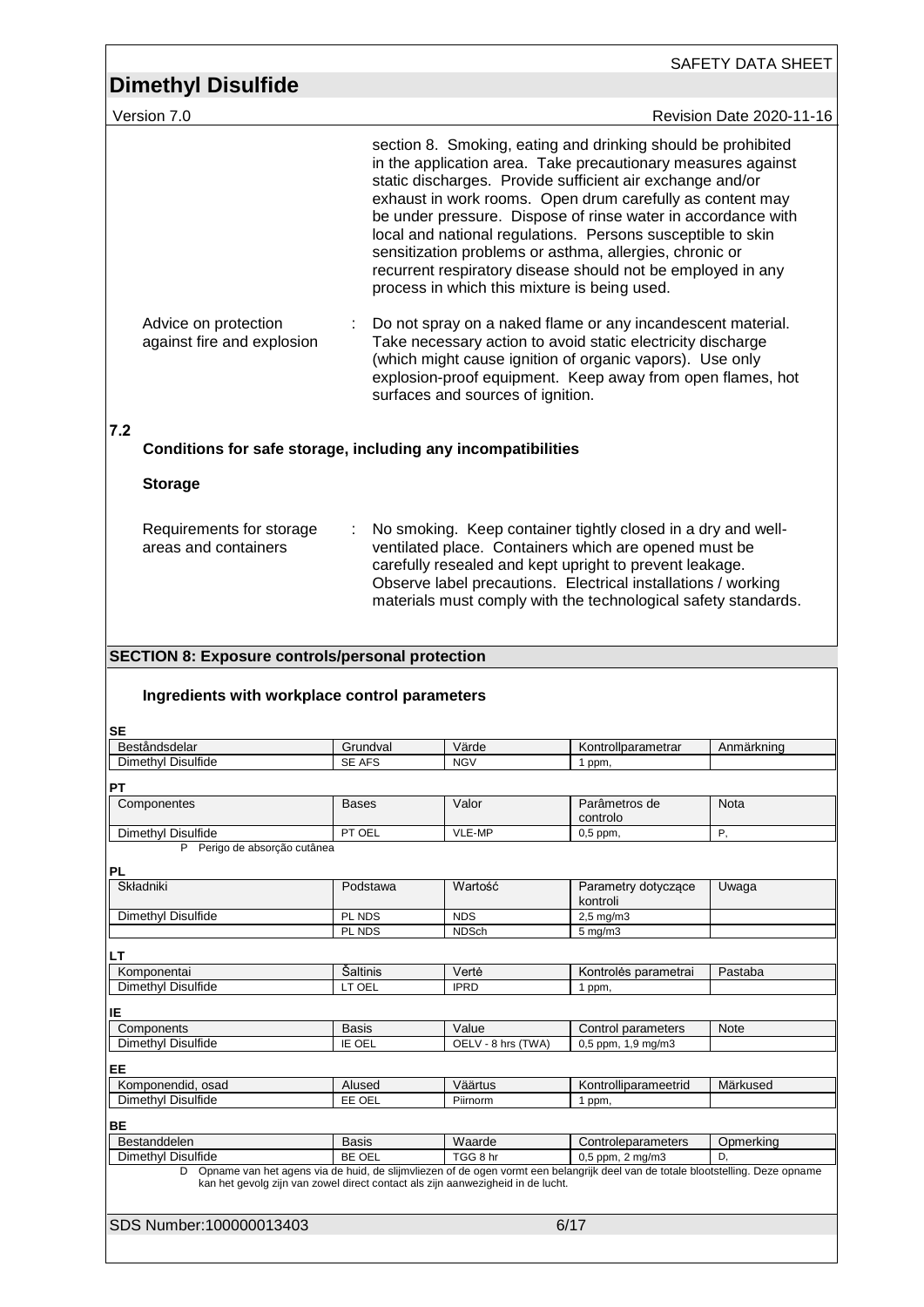#### **8.2**

#### **Exposure controls Engineering measures**

Adequate ventilation to control airborned concentrations below the exposure guidelines/limits. Consider the potential hazards of this material (see Section 2), applicable exposure limits, job activities, and other substances in the work place when designing engineering controls and selecting personal protective equipment. If engineering controls or work practices are not adequate to prevent exposure to harmful levels of this material, the personal protective equipment listed below is recommended. The user should read and understand all instructions and limitations supplied with the equipment since protection is usually provided for a limited time or under certain circumstances.

#### **Personal protective equipment**

| Respiratory protection                             | Wear a supplied-air NIOSH approved respirator unless<br>ventilation or other engineering controls are adequate to<br>maintain minimal oxygen content of 19.5% by volume under<br>normal atmospheric pressure. Wear a NIOSH approved<br>respirator that provides protection when working with this<br>material if exposure to harmful levels of airborne material may<br>occur, such as:. Use a positive pressure, air-supplying<br>respirator if there is potential for uncontrolled release,<br>aerosolization, exposure levels are not known, or other<br>circumstances where air-purifying respirators may not provide<br>adequate protection. |
|----------------------------------------------------|---------------------------------------------------------------------------------------------------------------------------------------------------------------------------------------------------------------------------------------------------------------------------------------------------------------------------------------------------------------------------------------------------------------------------------------------------------------------------------------------------------------------------------------------------------------------------------------------------------------------------------------------------|
| Hand protection                                    | The suitability for a specific workplace should be discussed<br>with the producers of the protective gloves. Please observe<br>the instructions regarding permeability and breakthrough time<br>which are provided by the supplier of the gloves. Also take into<br>consideration the specific local conditions under which the<br>product is used, such as the danger of cuts, abrasion, and the<br>contact time. Gloves should be discarded and replaced if there<br>is any indication of degradation or chemical breakthrough.                                                                                                                 |
| Eye protection                                     | Eye wash bottle with pure water.                                                                                                                                                                                                                                                                                                                                                                                                                                                                                                                                                                                                                  |
| Skin and body protection                           | Choose body protection in relation to its type, to the<br>concentration and amount of dangerous substances, and to the<br>specific work-place. Wear as appropriate:. Remove and wash<br>contaminated clothing before re-use. Skin should be washed<br>after contact. Footwear protecting against chemicals.                                                                                                                                                                                                                                                                                                                                       |
| Hygiene measures                                   | Avoid contact with skin, eyes and clothing. When using do not<br>eat or drink. When using do not smoke. Wash hands before<br>breaks and immediately after handling the product.                                                                                                                                                                                                                                                                                                                                                                                                                                                                   |
|                                                    | For additional details, see the Exposure Scenario in the Annex portion                                                                                                                                                                                                                                                                                                                                                                                                                                                                                                                                                                            |
| <b>SECTION 9: Physical and chemical properties</b> |                                                                                                                                                                                                                                                                                                                                                                                                                                                                                                                                                                                                                                                   |

| l9.1 | Information on basic physical and chemical properties<br>Appearance |                  |      |
|------|---------------------------------------------------------------------|------------------|------|
|      | Form<br>Physical state                                              | liquid<br>liquid |      |
|      | SDS Number:100000013403                                             |                  | 7/17 |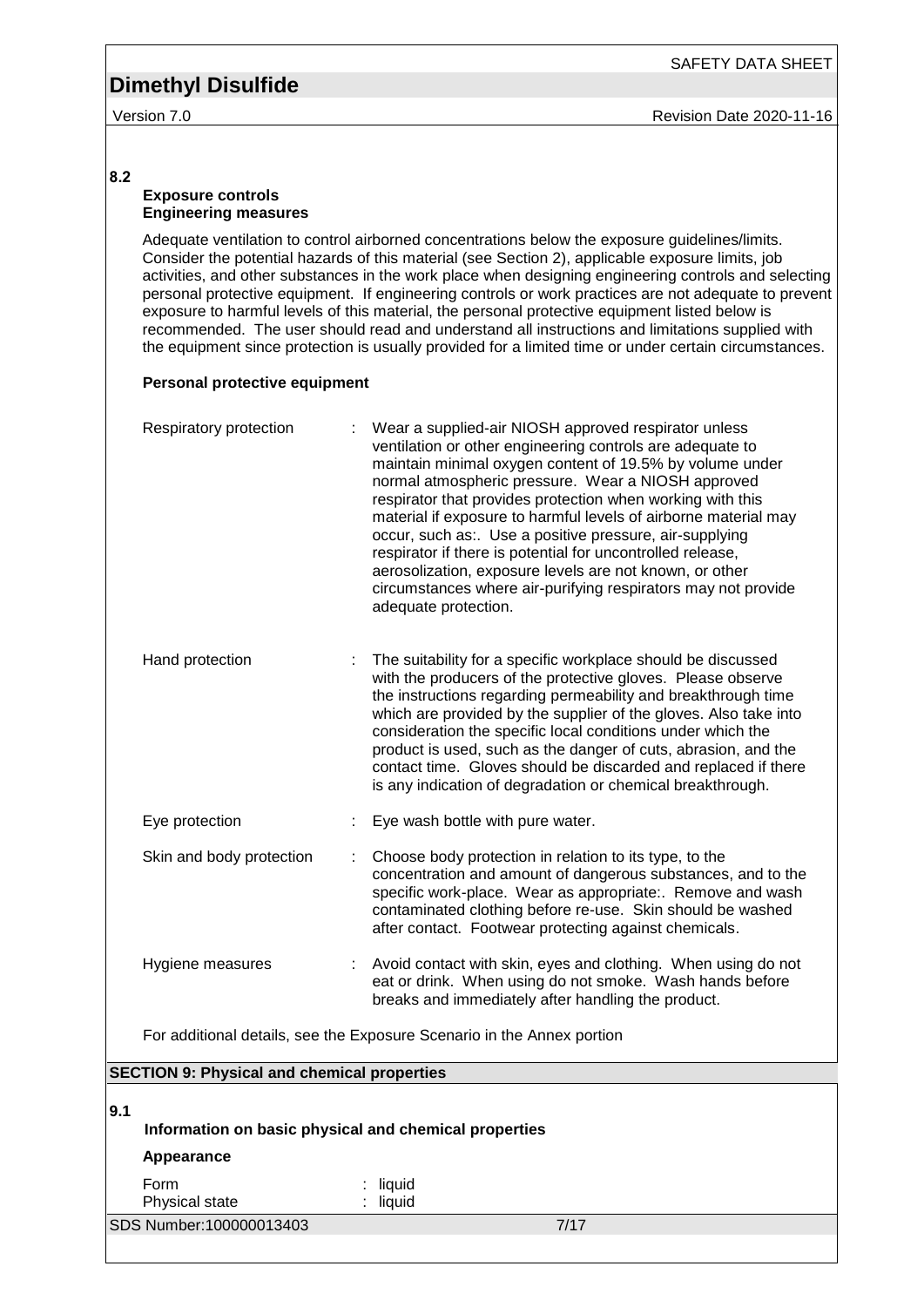#### SAFETY DATA SHEET

# **Dimethyl Disulfide**

| Version 7.0                                |                                                          | Revision Date 2020-11-16 |
|--------------------------------------------|----------------------------------------------------------|--------------------------|
| Color<br>Odor                              | Yellow<br>Mildly unpleasant                              |                          |
| Safety data                                |                                                          |                          |
| Flash point                                | : $15^{\circ}$ C (59 $^{\circ}$ F)<br>Method: closed cup |                          |
| Lower explosion limit                      | : $1,1\%$ (V)                                            |                          |
| Upper explosion limit                      | : 16 %(V)                                                |                          |
| Oxidizing properties                       | : No                                                     |                          |
| Autoignition temperature                   | : No data available                                      |                          |
| Molecular formula                          | : C2H6S2                                                 |                          |
| Molecular weight                           | : 94,2 g/mol                                             |                          |
| pH                                         | : No data available                                      |                          |
| Pour point                                 | : No data available                                      |                          |
| Boiling point/boiling range                | : $109^{\circ}C(228^{\circ}F)$                           |                          |
| Vapor pressure                             | : 28,60 MMHG<br>at 25°C (77°F)                           |                          |
| Relative density                           | : $1,06$<br>at 4 °C (39 °F)                              |                          |
| Water solubility                           | : negligible                                             |                          |
| Partition coefficient: n-<br>octanol/water | : Pow: 1,77                                              |                          |
| Viscosity, dynamic                         | : $0,62 \text{ mPa.s}$                                   |                          |
| Relative vapor density                     | : 3,25<br>$(Air = 1.0)$                                  |                          |
| Evaporation rate                           | No data available                                        |                          |
| Percent volatile                           | $: > 99 \%$                                              |                          |
|                                            |                                                          |                          |

## **SECTION 10: Stability and reactivity**

**10.1** 

**Reactivity** : Stable under recommended storage conditions.

**10.2** 

SDS Number:100000013403 8/17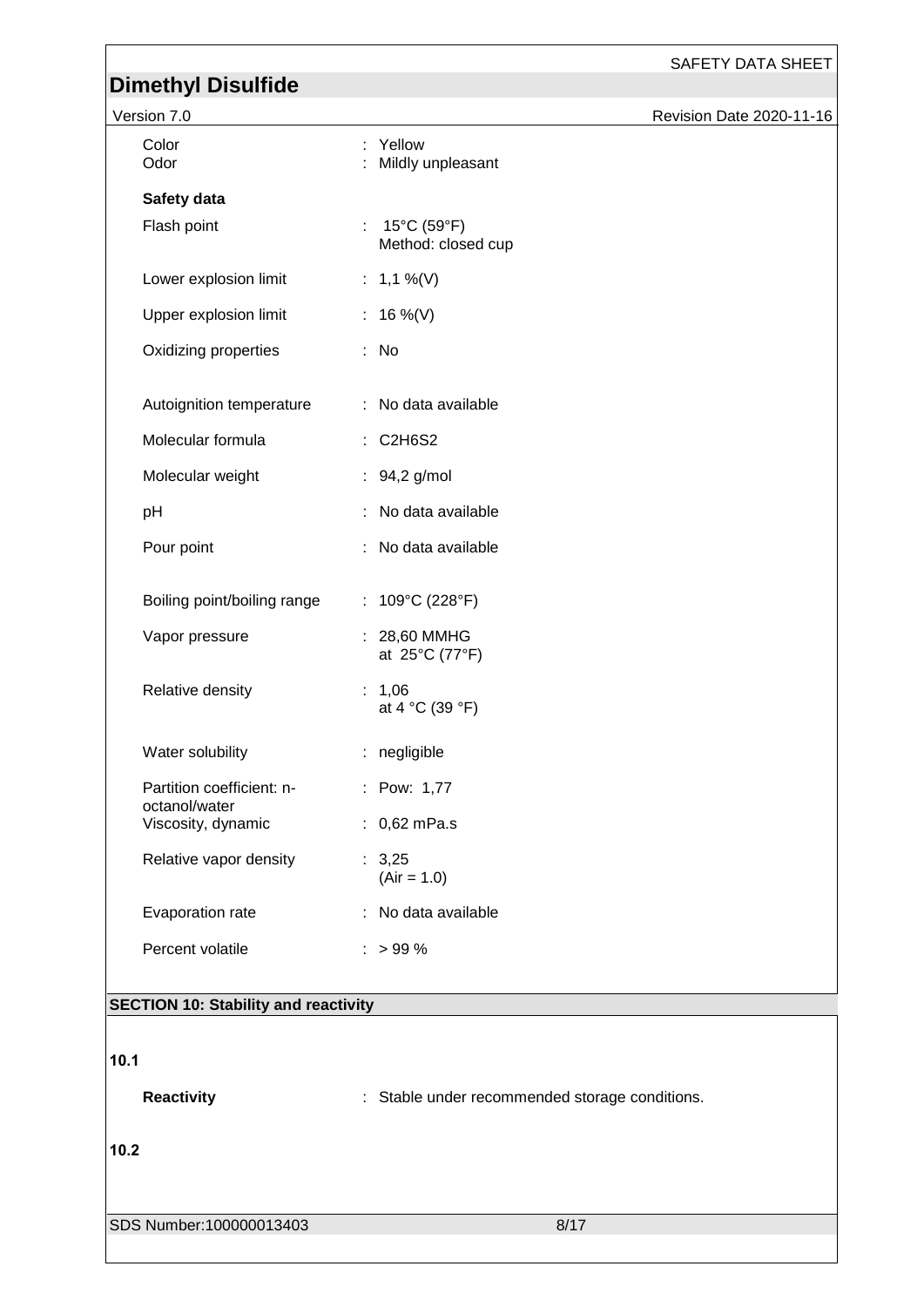|                                                                                                  | <b>Dimethyl Disulfide</b>                           | SAFETY DATA SHEET                                                                                                                            |  |
|--------------------------------------------------------------------------------------------------|-----------------------------------------------------|----------------------------------------------------------------------------------------------------------------------------------------------|--|
|                                                                                                  | Version 7.0                                         | Revision Date 2020-11-16                                                                                                                     |  |
|                                                                                                  | <b>Chemical stability</b>                           | : This material is considered stable under normal ambient and<br>anticipated storage and handling conditions of temperature<br>and pressure. |  |
| 10.3                                                                                             |                                                     |                                                                                                                                              |  |
|                                                                                                  | Possibility of hazardous reactions                  |                                                                                                                                              |  |
| <b>Hazardous reactions</b><br>: Hazardous reactions: Hazardous polymerization does not<br>occur. |                                                     |                                                                                                                                              |  |
|                                                                                                  |                                                     | Further information: No decomposition if stored and applied as<br>directed.                                                                  |  |
|                                                                                                  |                                                     | Hazardous reactions: Vapors may form explosive mixture with<br>air.                                                                          |  |
| 10.4                                                                                             |                                                     |                                                                                                                                              |  |
| 10.6                                                                                             | <b>Conditions to avoid</b>                          | : Heat, flames and sparks.                                                                                                                   |  |
|                                                                                                  | <b>Hazardous decomposition</b><br>products          | : Hydrogen Sulfide<br>Sulfur oxides                                                                                                          |  |
|                                                                                                  | Other data                                          | : No decomposition if stored and applied as directed.                                                                                        |  |
|                                                                                                  | <b>SECTION 11: Toxicological information</b>        |                                                                                                                                              |  |
| 11.1<br>Information on toxicological effects                                                     |                                                     |                                                                                                                                              |  |
|                                                                                                  | <b>Acute oral toxicity</b>                          |                                                                                                                                              |  |
|                                                                                                  | Dimethyl Disulfide                                  | : Acute toxicity estimate: 190 mg/kg<br>Method: Expert judgment                                                                              |  |
|                                                                                                  | <b>Acute inhalation toxicity</b>                    |                                                                                                                                              |  |
|                                                                                                  | Dimethyl Disulfide                                  | : $LC50: 5,05 \text{ mg/l}$<br>Exposure time: 4 h<br>Species: Rat<br>Test atmosphere: vapor<br>Method: OECD Test Guideline 403               |  |
|                                                                                                  | <b>Dimethyl Disulfide</b><br><b>Skin irritation</b> | May cause skin irritation and/or dermatitis.                                                                                                 |  |
|                                                                                                  | <b>Dimethyl Disulfide</b><br><b>Eye irritation</b>  | May cause irreversible eye damage.                                                                                                           |  |
|                                                                                                  | <b>Dimethyl Disulfide</b><br><b>Sensitization</b>   | Causes sensitization.                                                                                                                        |  |
|                                                                                                  | <b>Genotoxicity in vitro</b>                        |                                                                                                                                              |  |
|                                                                                                  | Dimethyl Disulfide                                  | : Test Type: Ames test<br>Method: Mutagenicity (Escherichia coli - reverse mutation<br>assay)                                                |  |
|                                                                                                  | SDS Number:100000013403                             | 9/17                                                                                                                                         |  |
|                                                                                                  |                                                     |                                                                                                                                              |  |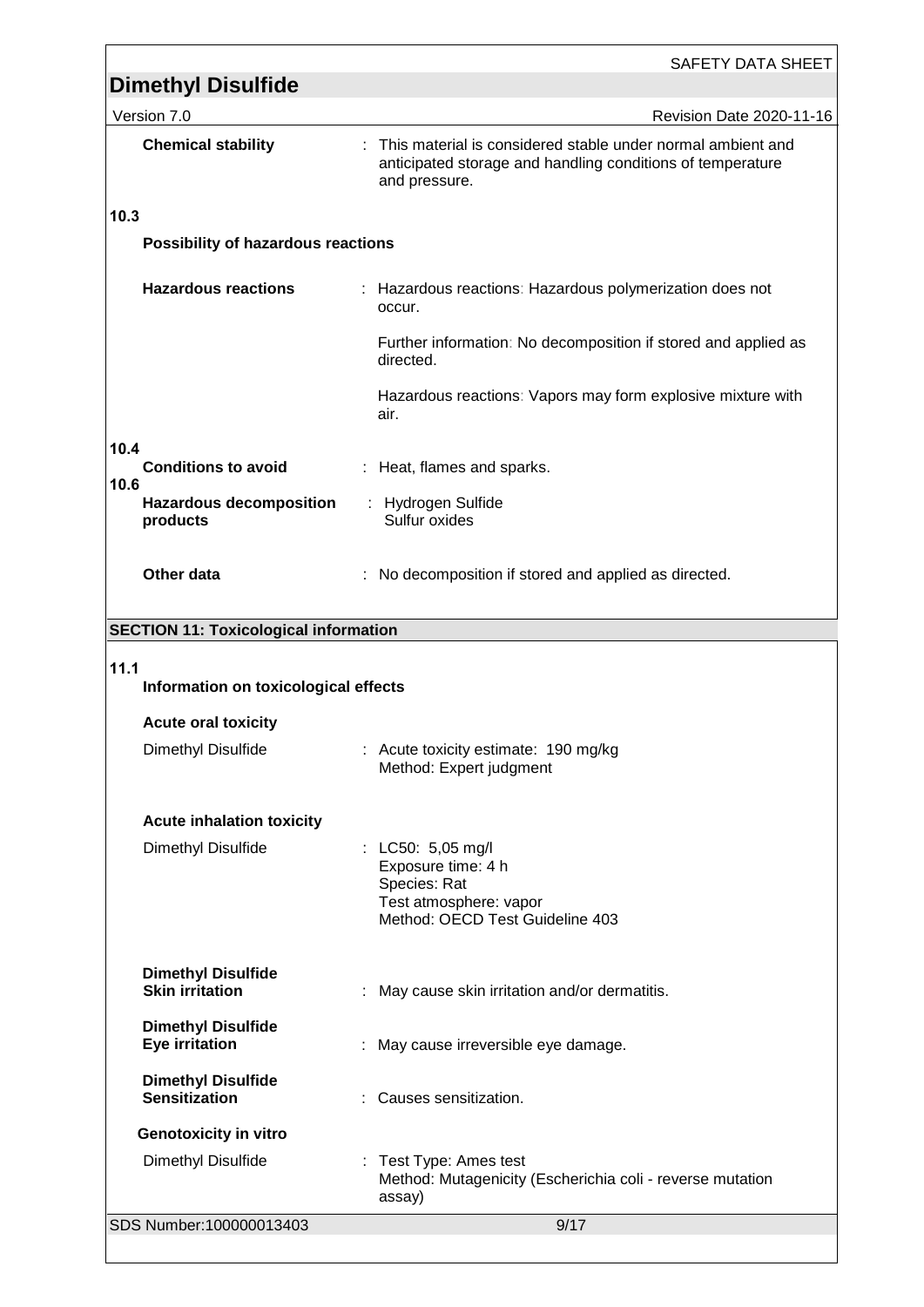|                                                         | SAFETY DATA SHEET                                                                                                                                                                                          |  |
|---------------------------------------------------------|------------------------------------------------------------------------------------------------------------------------------------------------------------------------------------------------------------|--|
| <b>Dimethyl Disulfide</b>                               |                                                                                                                                                                                                            |  |
| Version 7.0                                             | Revision Date 2020-11-16                                                                                                                                                                                   |  |
|                                                         | Result: negative                                                                                                                                                                                           |  |
|                                                         | Test Type: Chromosome aberration test in vitro<br>Method: OECD Guideline 473<br>Result: negative                                                                                                           |  |
|                                                         | Test Type: DNA damage and repair assay<br>Result: negative                                                                                                                                                 |  |
|                                                         | Test Type: HGPRT assay<br>Method: OECD Guideline 476<br>Result: negative                                                                                                                                   |  |
| <b>Genotoxicity in vivo</b>                             |                                                                                                                                                                                                            |  |
| Dimethyl Disulfide                                      | : Test Type: Mouse micronucleus assay<br>Result: negative                                                                                                                                                  |  |
| <b>Aspiration toxicity</b>                              |                                                                                                                                                                                                            |  |
| Dimethyl Disulfide                                      | : May be harmful if swallowed and enters airways.                                                                                                                                                          |  |
| <b>CMR</b> effects                                      |                                                                                                                                                                                                            |  |
| Dimethyl Disulfide                                      | Mutagenicity: Tests on bacterial or mammalian cell cultures<br>did not show mutagenic effects.                                                                                                             |  |
| <b>Dimethyl Disulfide</b><br><b>Further information</b> | Symptoms of overexposure may be headache, dizziness,<br>tiredness, nausea and vomiting. Concentrations substantially<br>above the TLV value may cause narcotic effects. Solvents<br>may degrease the skin. |  |
| <b>SECTION 12: Ecological information</b>               |                                                                                                                                                                                                            |  |
| 12.1<br><b>Toxicity</b>                                 |                                                                                                                                                                                                            |  |
| <b>Toxicity to fish</b>                                 |                                                                                                                                                                                                            |  |
| Dimethyl Disulfide                                      | : LC50: 0,97 mg/l<br>Exposure time: 96 h<br>Species: Oncorhynchus mykiss (rainbow trout)<br>static test                                                                                                    |  |
| Toxicity to daphnia and other aquatic invertebrates     |                                                                                                                                                                                                            |  |
| Dimethyl Disulfide                                      | : LC50: 1,82 mg/l<br>Exposure time: 48 h<br>Species: Daphnia magna (Water flea)<br>semi-static test Method: OECD Test Guideline 202                                                                        |  |

SDS Number:100000013403 10/17 **Toxicity to algae** Dimethyl Disulfide : ErC50: 3,9 mg/l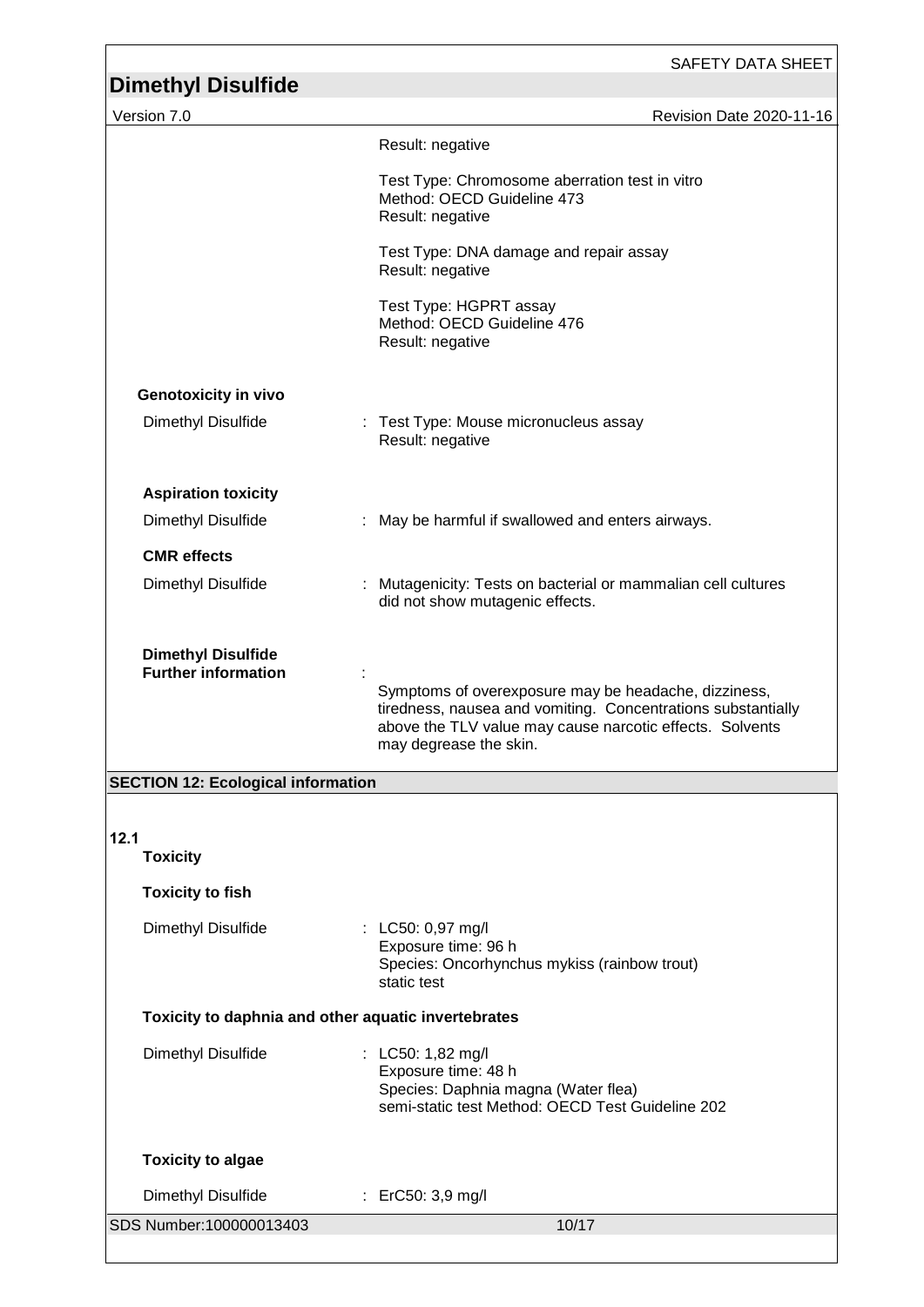| <b>Dimethyl Disulfide</b>                         | SAFETY DATA SHEET                                                                                                                                                                                                       |  |  |
|---------------------------------------------------|-------------------------------------------------------------------------------------------------------------------------------------------------------------------------------------------------------------------------|--|--|
| Version 7.0                                       | Revision Date 2020-11-16                                                                                                                                                                                                |  |  |
|                                                   | Exposure time: 96 h<br>Species: Skeletonema costatum (Marine Algae)<br>static test Method: OECD Test Guideline 201                                                                                                      |  |  |
| <b>M-Factor</b><br>dimethyl disulphide            | M-Factor (Acute Aquat. Tox.)<br>1                                                                                                                                                                                       |  |  |
|                                                   | M-Factor (Chron. Aquat. Tox.)<br>10                                                                                                                                                                                     |  |  |
| <b>Toxicity to fish (Chronic toxicity)</b>        |                                                                                                                                                                                                                         |  |  |
| Dimethyl Disulfide                                | : NOEC: 0,47 mg/l<br>Exposure time: 38 d<br>Species: Cyprinodon variegatus (sheepshead minnow)<br>Method: OECD Test Guideline 210                                                                                       |  |  |
|                                                   | Toxicity to daphnia and other aquatic invertebrates (Chronic toxicity)                                                                                                                                                  |  |  |
| Dimethyl Disulfide                                | : NOEC: 0,0025 mg/l<br>Exposure time: 21 d<br>Species: Daphnia magna (Water flea)<br>Method: OECD Test Guideline 211                                                                                                    |  |  |
| 12.2<br><b>Persistence and degradability</b>      |                                                                                                                                                                                                                         |  |  |
| Biodegradability                                  |                                                                                                                                                                                                                         |  |  |
| Dimethyl Disulfide                                | : aerobic<br>Result: Partially biodegradable.<br>50 - 60 %<br>Testing period: 28 d<br>Method: OECD Test Guideline 310<br>The 10 day time window criterion is not fulfilled.<br>Expected to be inherently biodegradable. |  |  |
| 12.3<br><b>Bioaccumulative potential</b>          |                                                                                                                                                                                                                         |  |  |
| Bioaccumulation                                   |                                                                                                                                                                                                                         |  |  |
| Dimethyl Disulfide                                | : This material is not expected to bioaccumulate.                                                                                                                                                                       |  |  |
| 12.4<br><b>Mobility in soil</b>                   |                                                                                                                                                                                                                         |  |  |
| Mobility                                          |                                                                                                                                                                                                                         |  |  |
| Dimethyl Disulfide                                | : Groundwater contamination is unlikely.                                                                                                                                                                                |  |  |
| 12.5<br><b>Results of PBT and vPvB assessment</b> |                                                                                                                                                                                                                         |  |  |
| Results of PBT assessment                         | : This substance/mixture contains no components considered<br>to be either persistent, bioaccumulative and toxic (PBT), or<br>very persistent and very bioaccumulative (vPvB) at levels of<br>0.1% or higher.           |  |  |
| SDS Number:100000013403                           | 11/17                                                                                                                                                                                                                   |  |  |
|                                                   |                                                                                                                                                                                                                         |  |  |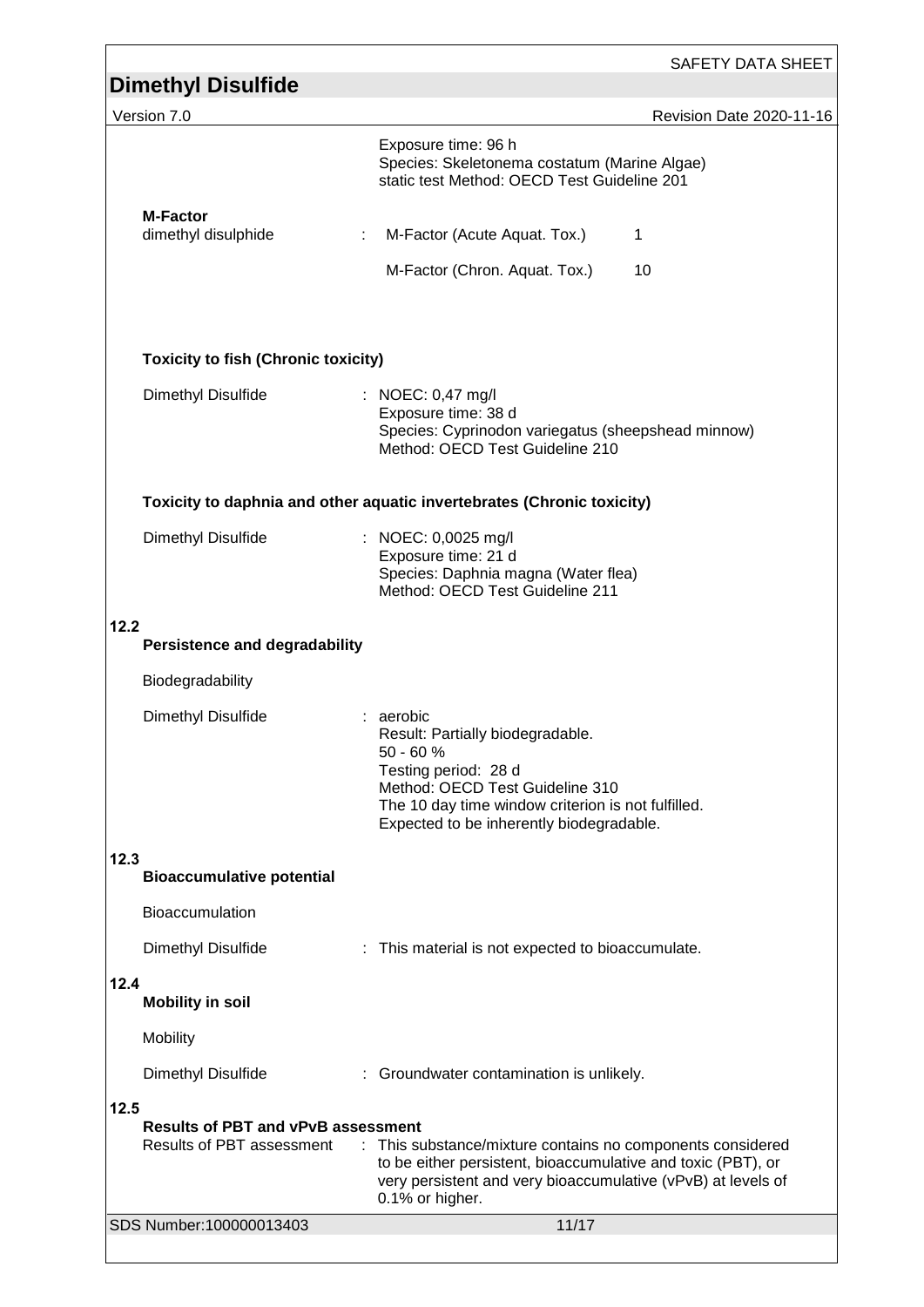SAFETY DATA SHEET

Version 7.0 Revision Date 2020-11-16

### **12.6**

## **Other adverse effects**

Additional ecological information : Very toxic to aquatic life with long lasting effects.

**Ecotoxicology Assessment**

Short-term (acute) aquatic hazard<br>Dimethyl Disulfide : : Very toxic to aquatic life.

Long-term (chronic) aquatic hazard Dimethyl Disulfide : Very toxic to aquatic life with long lasting effects.

## **SECTION 13: Disposal considerations**

## **13.1**

## **Waste treatment methods**

The information in this SDS pertains only to the product as shipped.

Use material for its intended purpose or recycle if possible. This material, if it must be discarded, may meet the criteria of a hazardous waste as defined by US EPA under RCRA (40 CFR 261) or other State and local regulations. Measurement of certain physical properties and analysis for regulated components may be necessary to make a correct determination. If this material is classified as a hazardous waste, federal law requires disposal at a licensed hazardous waste disposal facility.

| Product                | : The product should not be allowed to enter drains, water<br>courses or the soil. Do not contaminate ponds, waterways or<br>ditches with chemical or used container. Send to a licensed<br>waste management company. |
|------------------------|-----------------------------------------------------------------------------------------------------------------------------------------------------------------------------------------------------------------------|
| Contaminated packaging | : Empty remaining contents. Dispose of as unused product.<br>Do not re-use empty containers. Do not burn, or use a cutting<br>torch on, the empty drum.                                                               |

For additional details, see the Exposure Scenario in the Annex portion

## **SECTION 14: Transport information**

## **14.1 - 14.7**

## **Transport information**

**The shipping descriptions shown here are for bulk shipments only, and may not apply to shipments in non-bulk packages (see regulatory definition).**

Consult the appropriate domestic or international mode-specific and quantity-specific Dangerous Goods Regulations for additional shipping description requirements (e.g., technical name or names, etc.) Therefore, the information shown here, may not always agree with the bill of lading shipping description for the material. Flashpoints for the material may vary slightly between the SDS and the bill of lading.

### **US DOT (UNITED STATES DEPARTMENT OF TRANSPORTATION)**

UN2381, DIMETHYL DISULFIDE, 3 (6.1), II, MARINE POLLUTANT, (DIMETHYL DISULFIDE)

## **IMO / IMDG (INTERNATIONAL MARITIME DANGEROUS GOODS)**

SDS Number:100000013403 12/17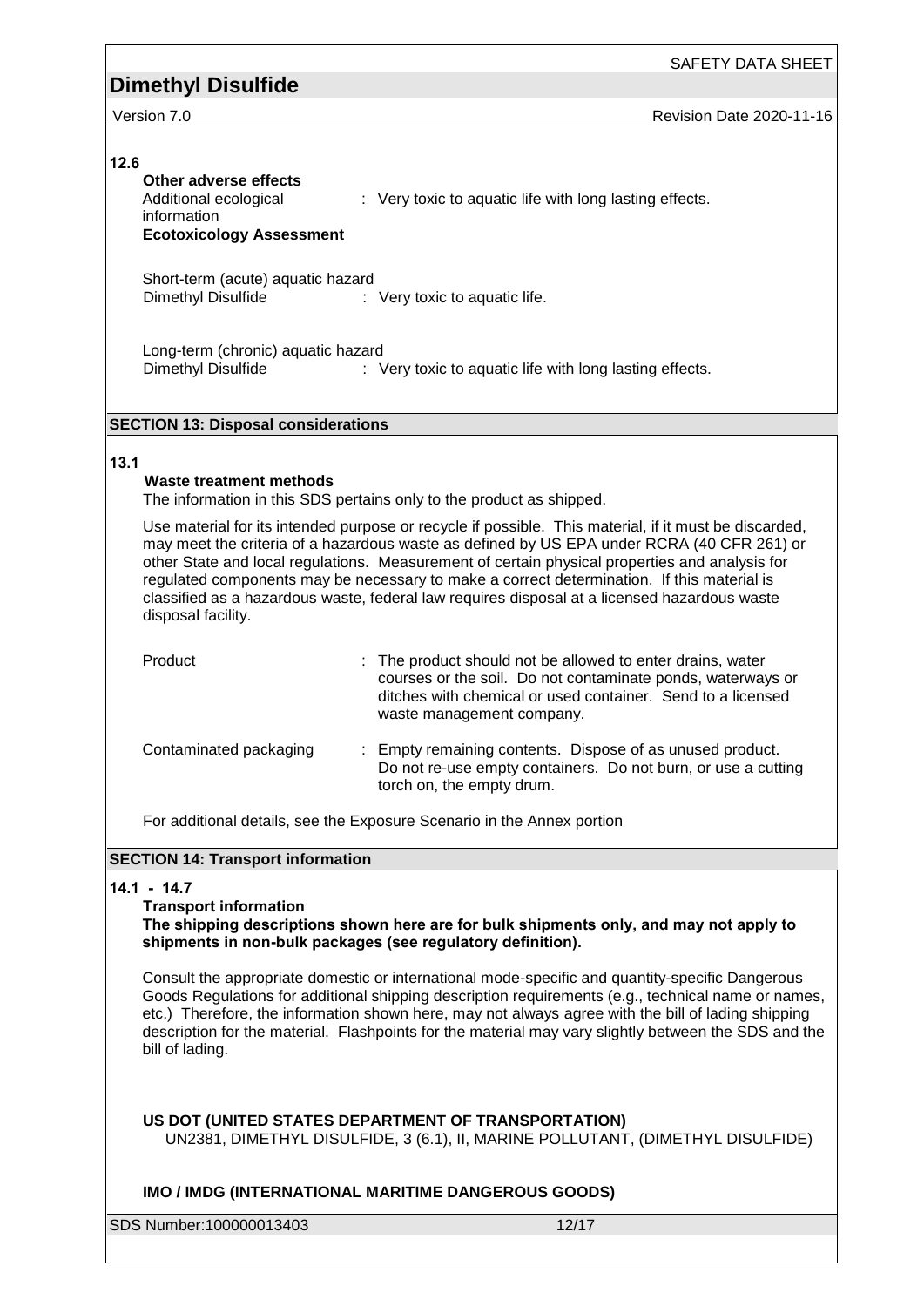SAFETY DATA SHEET

## **Dimethyl Disulfide**

Version 7.0 **CONFIDENTIAL CONTRACT CONTRACT CONTRACT CONTRACT CONTRACT CONTRACT CONTRACT CONTRACT CONTRACT CONTRACT CONTRACT CONTRACT CONTRACT CONTRACT CONTRACT CONTRACT CONTRACT CONTRACT CONTRACT CONTRACT CONTRACT CONTRAC** 

UN2381, DIMETHYL DISULPHIDE, 3 (6.1), II, (15°C), MARINE POLLUTANT, (DIMETHYL DISULFIDE)

**IATA (INTERNATIONAL AIR TRANSPORT ASSOCIATION)** UN2381, NON: NOT PERMITTED FOR TRANSPORT

#### **ADR (AGREEMENT ON DANGEROUS GOODS BY ROAD (EUROPE))**

UN2381, DIMETHYL DISULPHIDE, 3 (6.1), II, (D/E), ENVIRONMENTALLY HAZARDOUS, (DIMETHYL DISULFIDE)

#### **RID (REGULATIONS CONCERNING THE INTERNATIONAL TRANSPORT OF DANGEROUS GOODS (EUROPE))**

UN2381, DIMETHYL DISULPHIDE, 3 (6.1), II, ENVIRONMENTALLY HAZARDOUS, (DIMETHYL DISULFIDE)

**ADN (EUROPEAN AGREEMENT CONCERNING THE INTERNATIONAL CARRIAGE OF DANGEROUS GOODS BY INLAND WATERWAYS)**

UN2381, DIMETHYL DISULPHIDE, 3 (6.1), II, ENVIRONMENTALLY HAZARDOUS, (DIMETHYL DISULFIDE)

### **Transport in bulk according to Annex II of MARPOL 73/78 and the IBC Code**

#### **SECTION 15: Regulatory information**

#### **15.1**

**Safety, health and environmental regulations/legislation specific for the substance or mixture National legislation**

Commission Regulation (EU) 2015/830 of 28 May 2015 amending Regulation (EC) No 1907/2006 of the European Parliament and of the Council on the Registration, Evaluation, Authorisation and Restriction of Chemicals (REACH)

| Water contaminating class | WGK 2 water endangering                |
|---------------------------|----------------------------------------|
| (Germany)                 | Classification according to appendix 3 |

#### **15.2**

**Chemical Safety Assessment**

| <b>Components</b>                           |                                                                                                                                   | dimethyl disulphide A Chemical Safety Assessment is 210-871-0<br>not required for this substance. |  |
|---------------------------------------------|-----------------------------------------------------------------------------------------------------------------------------------|---------------------------------------------------------------------------------------------------|--|
| <b>Major Accident Hazard</b><br>Legislation | : 96/82/EC<br>Highly flammable<br>7b<br>Quantity 1: 5.000 t<br>Quantity 2: 50.000 t<br>: ZEU_SEVES3 Update:<br><b>ACUTE TOXIC</b> | Update: 2003                                                                                      |  |
| SDS Number:100000013403                     |                                                                                                                                   | 13/17                                                                                             |  |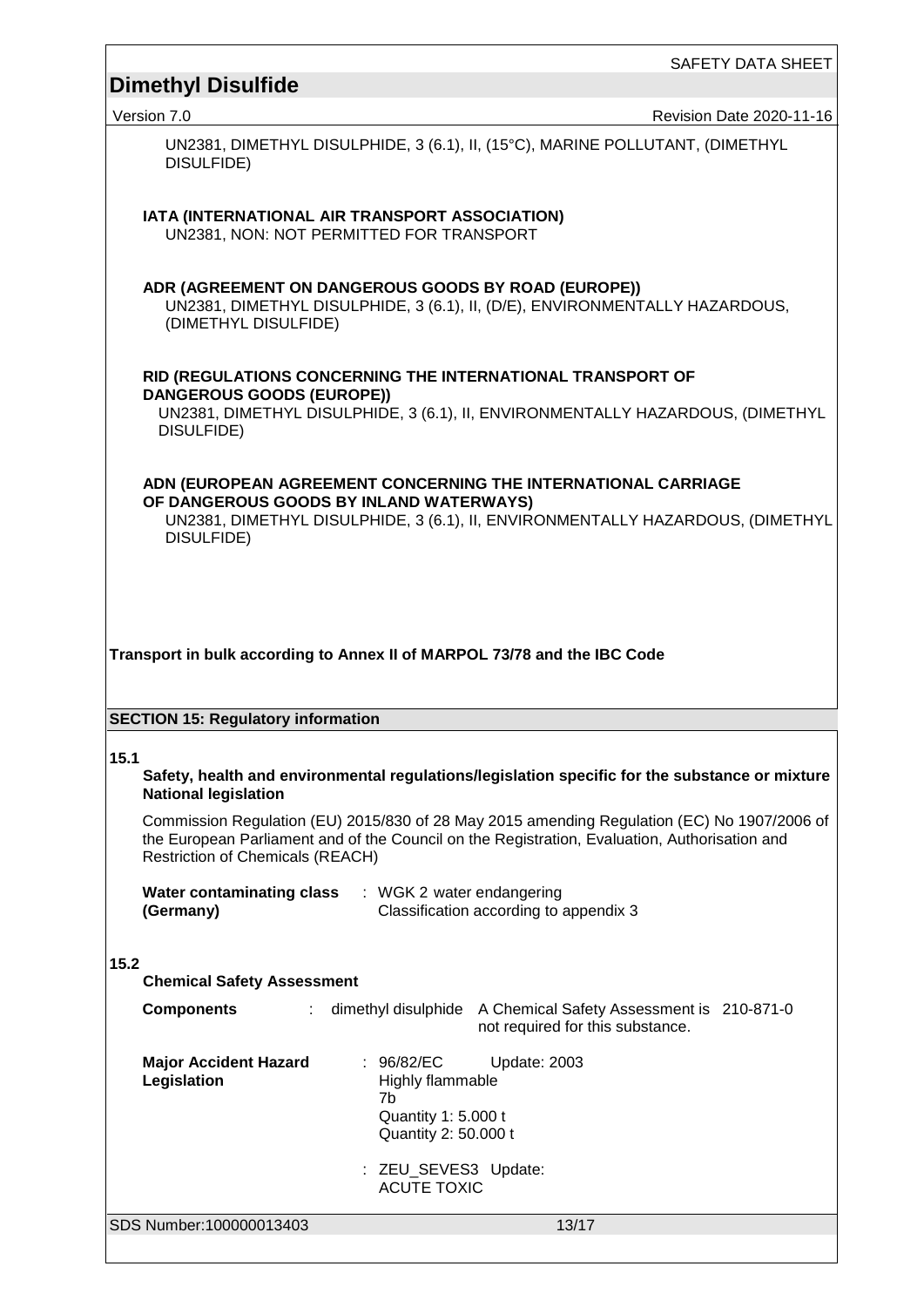Version 7.0 **CONFIDENTIAL CONTRACT CONTRACT CONTRACT CONTRACT CONTRACT CONTRACT CONTRACT CONTRACT CONTRACT CONTRACT CONTRACT CONTRACT CONTRACT CONTRACT CONTRACT CONTRACT CONTRACT CONTRACT CONTRACT CONTRACT CONTRACT CONTRAC**  $H<sub>2</sub>$ Quantity 1: 50 t Quantity 2: 200 t : ZEU SEVES3 Update: FLAMMABLE LIQUIDS P5c Quantity 1: 5.000 t Quantity 2: 50.000 t : ZEU SEVES3 Update: ENVIRONMENTAL HAZARDS E1 Quantity 1: 100 t Quantity 2: 200 t **Notification status** Europe REACH : On the inventory, or in compliance with the inventory<br>Switzerland CH INV : On the inventory, or in compliance with the inventory : On the inventory, or in compliance with the inventory<br>: On or in compliance with the active portion of the United States of America (USA) TSCA<br>Canada DSL : On or in compliance with the active portion of the TSCA inventory : All components of this product are on the Canadian DSL Australia AICS : On the inventory, or in compliance with the inventory<br>New Zealand NZIoC : On the inventory, or in compliance with the inventory New Zealand NZIoC : On the inventory, or in compliance with the inventory<br>Japan ENCS : On the inventory, or in compliance with the inventory  $\therefore$  On the inventory, or in compliance with the inventory Korea KECI **interpretent in the State Corea** : All substances in this product were registered, notified to be registered, or exempted from registration by CPChem through an Only Representative according to K-REACH regulations. Importation of this product is permitted if the Korean Importer of Record was included on CPChem's notifications or if the Importer of Record themselves notified the substances. Philippines PICCS : On the inventory, or in compliance with the inventory China IECSC **in the inventory**, or in compliance with the inventory Taiwan TCSI **Interpretatally** : On the inventory, or in compliance with the inventory **SECTION 16: Other information NFPA Classification** : Health Hazard: 2 Fire Hazard: 3 Reactivity Hazard: 0 **Further information 0 3 2**

Legacy SDS Number : 96150

Significant changes since the last version are highlighted in the margin. This version replaces all previous versions.

SDS Number:100000013403 14/17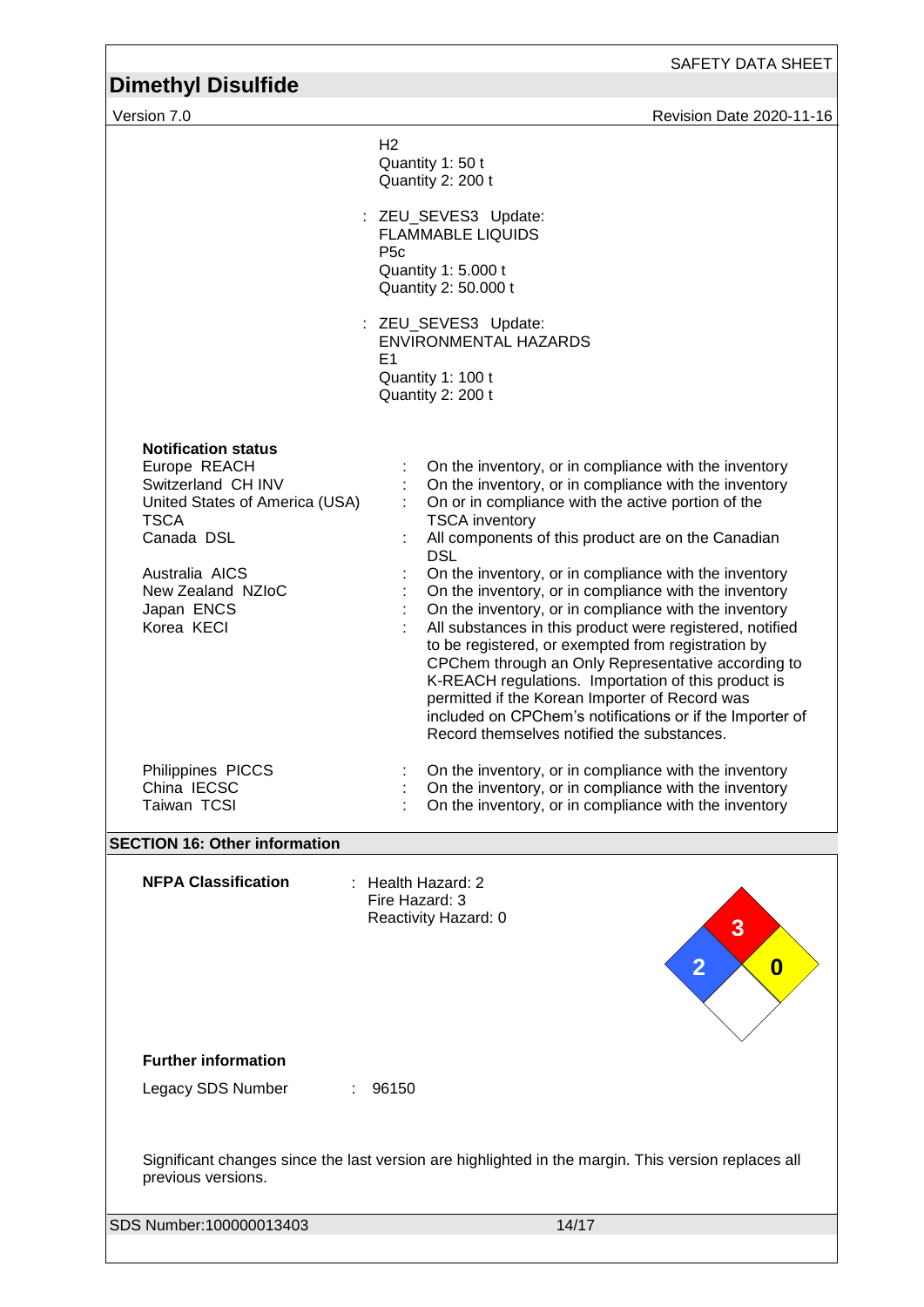Version 7.0 **CONFIDENTIAL CONTRACT CONTRACT CONTRACT CONTRACT CONTRACT CONTRACT CONTRACT CONTRACT CONTRACT CONTRACT CONTRACT CONTRACT CONTRACT CONTRACT CONTRACT CONTRACT CONTRACT CONTRACT CONTRACT CONTRACT CONTRACT CONTRAC** 

The information in this SDS pertains only to the product as shipped.

The information provided in this Safety Data Sheet is correct to the best of our knowledge, information and belief at the date of its publication. The information given is designed only as a guidance for safe handling, use, processing, storage, transportation, disposal and release and is not to be considered a warranty or quality specification. The information relates only to the specific material designated and may not be valid for such material used in combination with any other materials or in any process, unless specified in the text.

|               | Key or legend to abbreviations and acronyms used in the safety data sheet |              |                                                                                                   |
|---------------|---------------------------------------------------------------------------|--------------|---------------------------------------------------------------------------------------------------|
| <b>ACGIH</b>  | American Conference of<br>Government Industrial Hygienists                | LD50         | Lethal Dose 50%                                                                                   |
| <b>AICS</b>   | Australia, Inventory of Chemical<br>Substances                            | <b>LOAEL</b> | Lowest Observed Adverse Effect<br>Level                                                           |
| <b>DSL</b>    | Canada, Domestic Substances<br>List                                       | <b>NFPA</b>  | National Fire Protection Agency                                                                   |
| <b>NDSL</b>   | Canada, Non-Domestic<br>Substances List                                   | <b>NIOSH</b> | National Institute for Occupational<br>Safety & Health                                            |
| CNS           | <b>Central Nervous System</b>                                             | NTP          | National Toxicology Program                                                                       |
| CAS           | <b>Chemical Abstract Service</b>                                          | <b>NZIoC</b> | New Zealand Inventory of<br>Chemicals                                                             |
| <b>EC50</b>   | <b>Effective Concentration</b>                                            | <b>NOAEL</b> | No Observable Adverse Effect<br>Level                                                             |
| <b>EC50</b>   | <b>Effective Concentration 50%</b>                                        | <b>NOEC</b>  | No Observed Effect Concentration                                                                  |
| <b>EGEST</b>  | <b>EOSCA Generic Exposure</b><br>Scenario Tool                            | <b>OSHA</b>  | Occupational Safety & Health<br>Administration                                                    |
| <b>EOSCA</b>  | <b>European Oilfield Specialty</b><br><b>Chemicals Association</b>        | PEL          | Permissible Exposure Limit                                                                        |
| <b>EINECS</b> | European Inventory of Existing<br><b>Chemical Substances</b>              | <b>PICCS</b> | Philippines Inventory of<br><b>Commercial Chemical Substances</b>                                 |
| <b>MAK</b>    | Germany Maximum Concentration<br>Values                                   | <b>PRNT</b>  | <b>Presumed Not Toxic</b>                                                                         |
| <b>GHS</b>    | <b>Globally Harmonized System</b>                                         | <b>RCRA</b>  | <b>Resource Conservation Recovery</b><br>Act                                                      |
| $>=$          | Greater Than or Equal To                                                  | <b>STEL</b>  | Short-term Exposure Limit                                                                         |
| IC50          | <b>Inhibition Concentration 50%</b>                                       | <b>SARA</b>  | Superfund Amendments and<br>Reauthorization Act.                                                  |
| <b>IARC</b>   | International Agency for Research<br>on Cancer                            | <b>TLV</b>   | <b>Threshold Limit Value</b>                                                                      |
| <b>IECSC</b>  | Inventory of Existing Chemical<br>Substances in China                     | <b>TWA</b>   | <b>Time Weighted Average</b>                                                                      |
| <b>ENCS</b>   | Japan, Inventory of Existing and<br><b>New Chemical Substances</b>        | <b>TSCA</b>  | <b>Toxic Substance Control Act</b>                                                                |
| <b>KECI</b>   | Korea, Existing Chemical<br>Inventory                                     | <b>UVCB</b>  | Unknown or Variable Composition,<br>Complex Reaction Products, and<br><b>Biological Materials</b> |
| $\leq$        | Less Than or Equal To                                                     | <b>WHMIS</b> | Workplace Hazardous Materials<br>Information System                                               |
| <b>LC50</b>   | Lethal Concentration 50%                                                  |              |                                                                                                   |

### **Full text of H-Statements referred to under sections 2 and 3.**

| H <sub>225</sub> | Highly flammable liquid and vapor.                    |
|------------------|-------------------------------------------------------|
| H301             | Toxic if swallowed.                                   |
| H317             | May cause an allergic skin reaction.                  |
| H319             | Causes serious eye irritation.                        |
| H331             | Toxic if inhaled.                                     |
| H336             | May cause drowsiness or dizziness.                    |
| H370             | Causes damage to organs if inhaled.                   |
| H400             | Very toxic to aquatic life.                           |
| H410             | Very toxic to aquatic life with long lasting effects. |

SDS Number:100000013403 15/17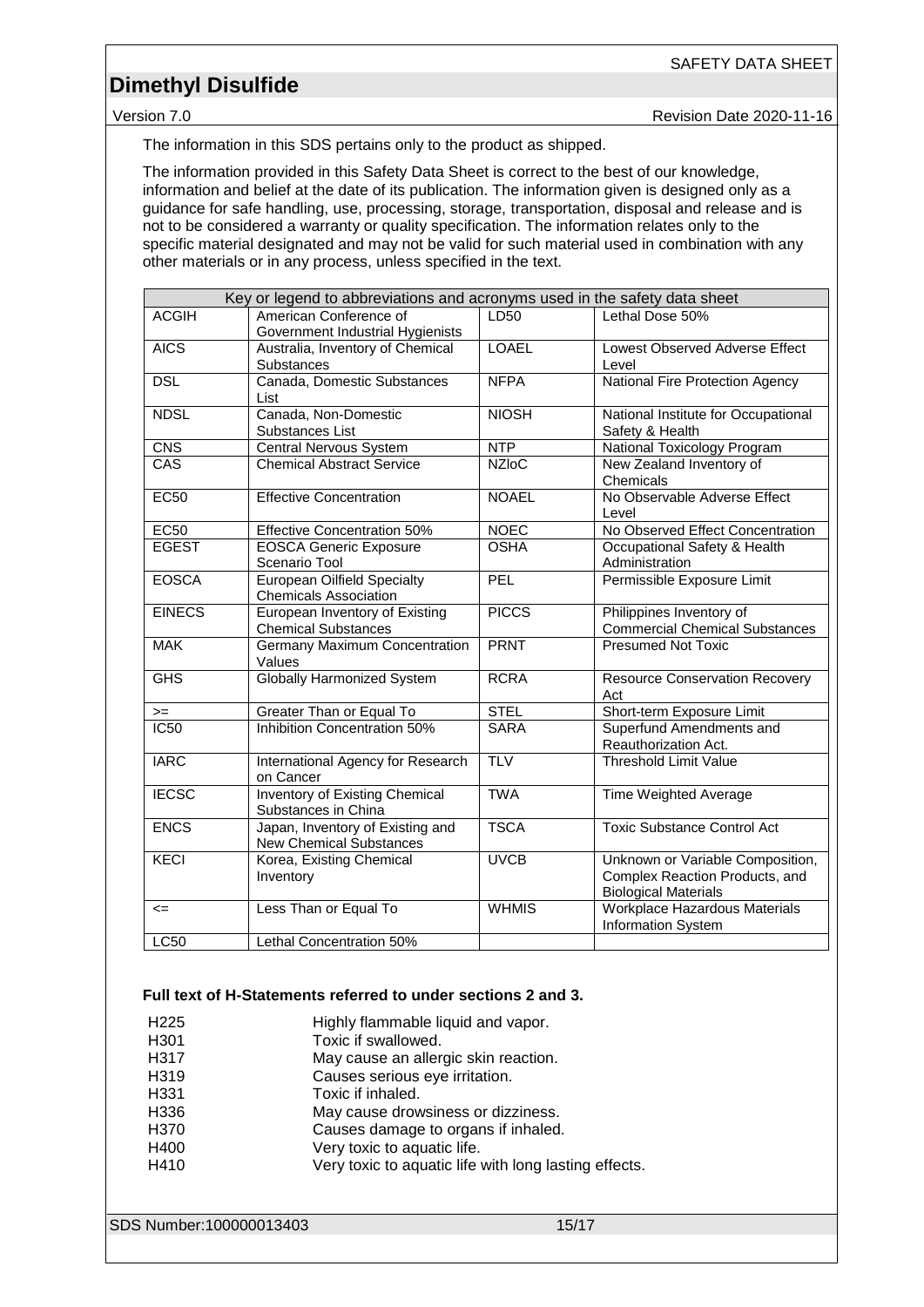**Annex**

SDS Number:100000013403 16/17 1. Short title of Exposure Scenario: **Intermediate: The substance is registered as a Transported Isolated Intermediate with Strictly Controlled Conditions (SCC) defined in Article 18(4) of Regulation EC No. 1907/2006 and must therefore be handled as such.** Main User Groups : **SU 3:** Industrial uses: Uses of substances as such or in preparations at industrial sites Sector of use **: SU3, SU8, SU9:** Industrial Manufacturing (all), Manufacture of bulk, large scale chemicals (including petroleum products), Manufacture of fine chemicals Process category **Exercise : PROC1:** Use in closed process, no likelihood of exposure **PROC2:** Use in closed, continuous process with occasional controlled exposure **PROC3:** Use in closed batch process (synthesis or formulation) **PROC8b:** Transfer of substance or preparation (charging/ discharging) from/ to vessels/ large containers at dedicated facilities **PROC15:** Use as laboratory reagent Environmental release category : **ERC6a:** Industrial use resulting in manufacture of another substance (use of intermediates) Further information : Use as an isolated intermediate under strictly controlled conditions **2.1 Contributing scenario controlling environmental exposure for:ERC6a: Industrial use resulting in manufacture of another substance (use of intermediates) Technical conditions and measures / Organizational measures** Remarks : Not applicable **2.2 Contributing scenario controlling worker exposure for: PROC1, PROC2, PROC3, PROC8b, PROC15: Use in closed process, no likelihood of exposure, Use in closed, continuous process with occasional controlled exposure, Use in closed batch process (synthesis or formulation), Transfer of substance or preparation (charging/ discharging) from/ to vessels/ large containers at dedicated facilities, Use as laboratory reagent Amount used** Remarks : Not applicable **3. Exposure estimation and reference to its source**